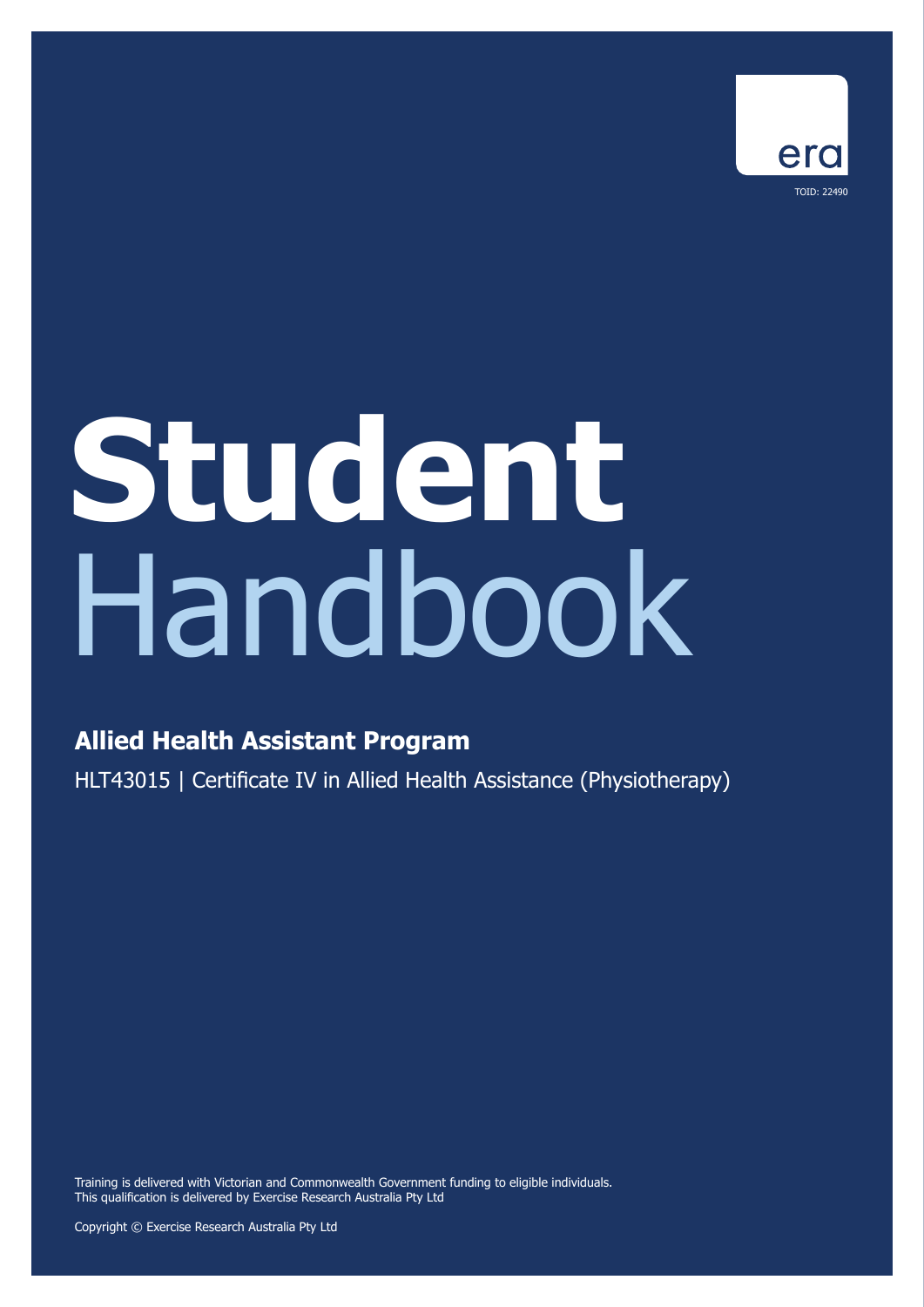# **Introduction**  & Welcome

As founder and Managing Director of ERA, I can assure students that I will fully support the implementation of all quality, management and operational functions articulated in this student handbook. I welcome your input and advice to ensure myself and our team adhere to our underlying philosophy of continuous quality improvement in all aspects of our operations.

This handbook provides the direction that informs and guides ERA towards the provision of best practice in training development, management and service delivery, and ERA will ensure compliance with the standards regulated by the Australian Skills Quality Authority (ASQA). The purpose of these standards is to ensure quality education and training, so that students, employers, governments and the community can have confidence in the integrity of qualifications issued by training providers.

For you, as a client of ERA, it will ensure that your investment in training gives you the best possible training experience and outcomes.

We hope you enjoy your training with ERA.



**Dr Melissa Arkinstall**  B. App. Sci. (Human Movement), Ph.D. Exercise Physiology

### **Managing Director, Exercise Research Australia**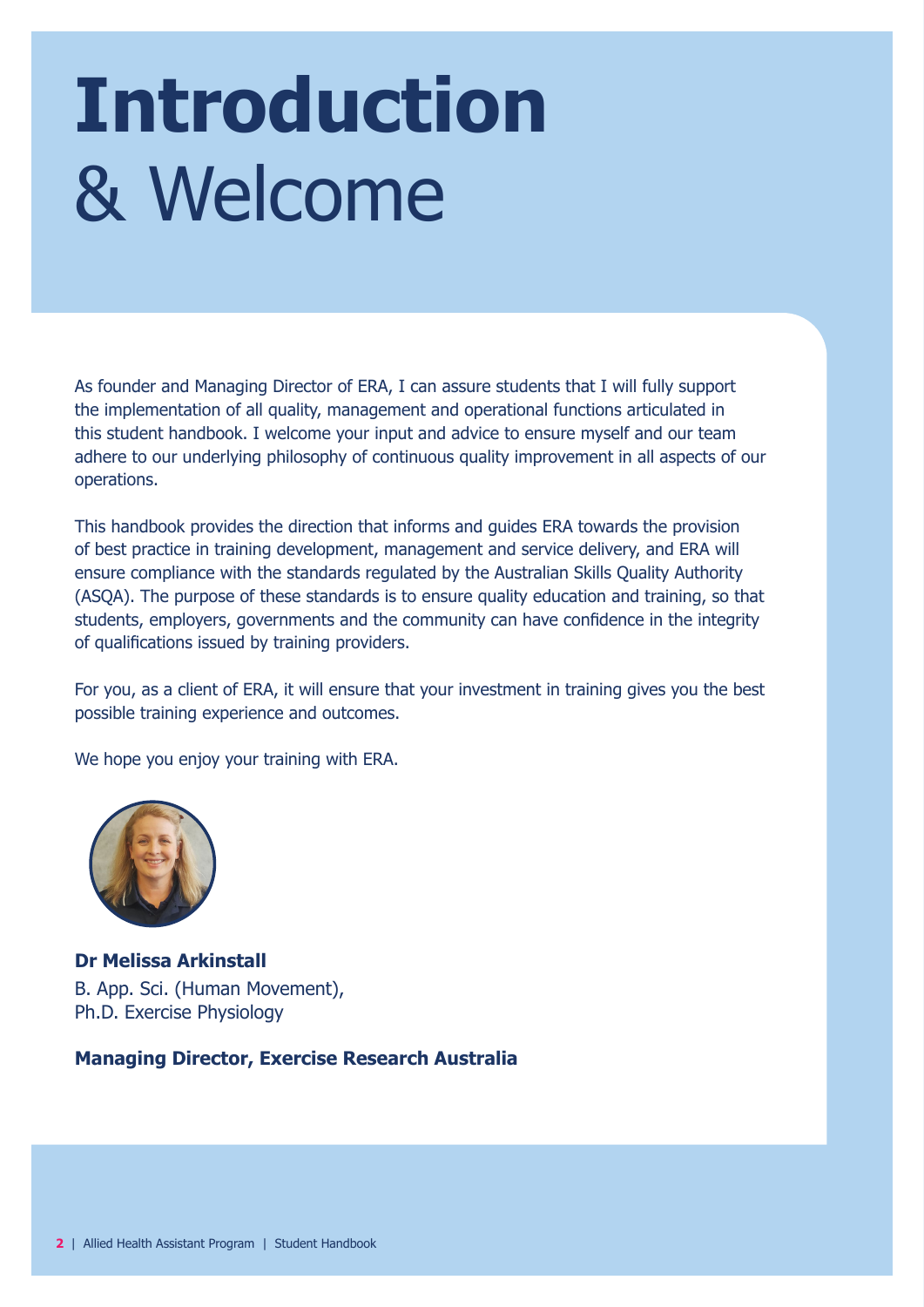# **Table of Contents**

| 1            |   | <b>Our Company</b>                             | 4  |
|--------------|---|------------------------------------------------|----|
| $\mathbf{2}$ | ı | <b>Our Team</b>                                | 4  |
| 3            | ı | <b>Our Assurance of Quality</b>                | 5  |
| 4            | ı | <b>The Application &amp; Enrolment Process</b> | 6  |
| 5            | ı | <b>The Qualification</b>                       | 8  |
| 6            | Ш | <b>Our Program</b>                             | 10 |
| 7            | Ш | <b>Assessment</b>                              | 13 |
| 8            | Ш | <b>Class Attendance &amp; Absences</b>         | 15 |
| 9            | Ш | <b>Training Fees &amp; Charges</b>             | 16 |
| 10           | L | <b>Payment Plans &amp; Payment Methods</b>     | 16 |
| 11           | L | <b>Cancelling Your Enrolment</b>               | 17 |
| 12           | Ш | <b>Refunds</b>                                 | 17 |
| 13           | L | <b>Overdue Accounts</b>                        | 19 |
| 14           | L | <b>Recognition Pathways</b>                    | 20 |
| 15           | Ш | <b>Deferral &amp; Extension Policy</b>         | 22 |
| 16           | L | <b>Student Rights &amp; Responsibilities</b>   | 23 |
| 17           | L | <b>Student Code of Conduct</b>                 | 25 |
| 18           | L | <b>Student Internet Use Policy</b>             | 27 |
| 19           | I | <b>Student Support Mechanisms</b>              | 29 |
| 20           |   | <b>Complaints &amp; Appeals</b>                | 30 |
| 21           | L | <b>Plagiarism &amp; Cheating</b>               | 30 |
| 22           |   | <b>Issuing A Qualification</b>                 | 32 |
| 23           | L | <b>Legislation</b>                             | 33 |
| 24           |   | <b>Our Mission</b>                             | 36 |
| 25           |   | <b>Contact Us</b>                              | 36 |

**Page**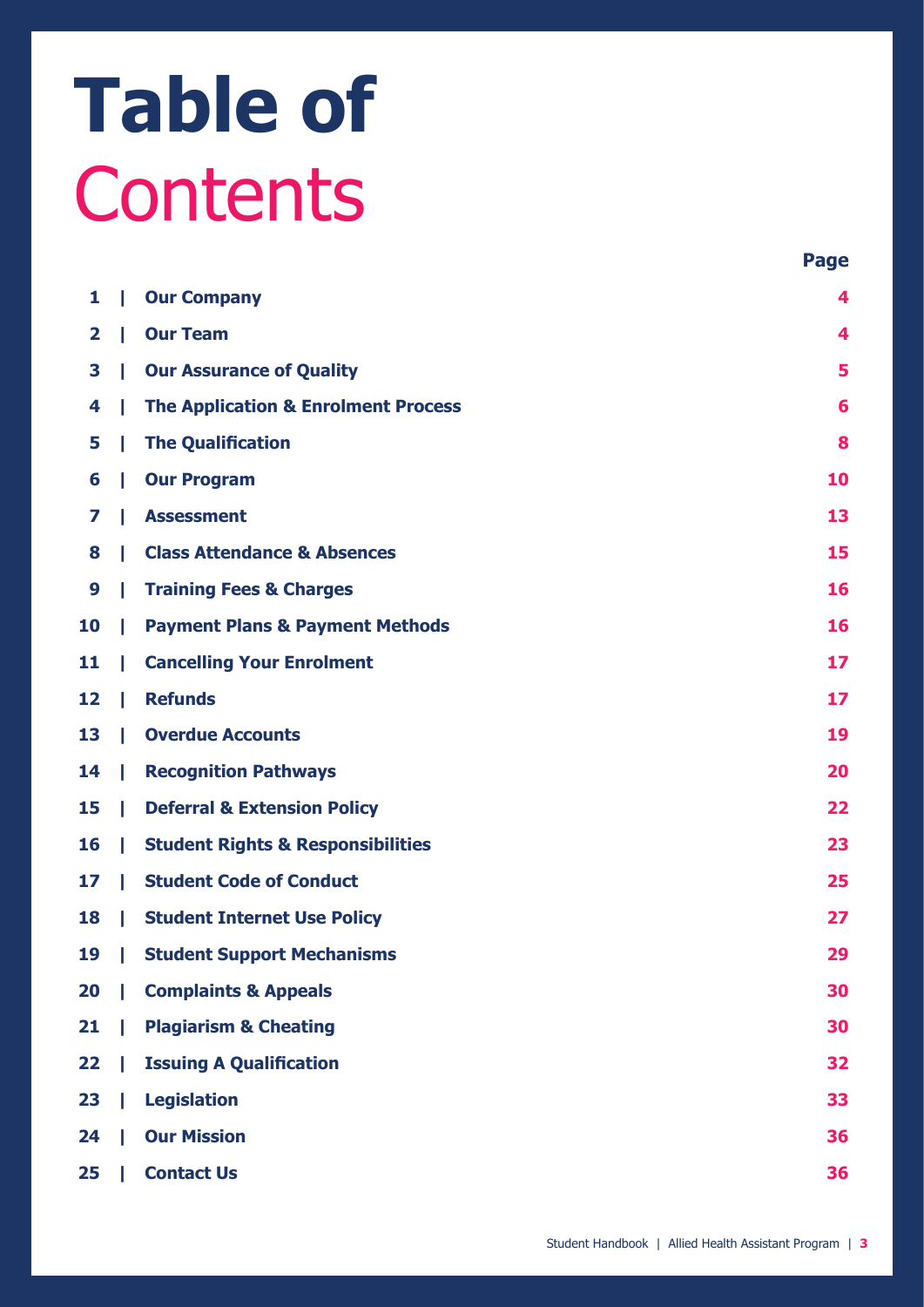# <span id="page-3-0"></span>**Our** Company

Exercise Research Australia Pty Ltd (ERA) is a Registered Training Organisation (RTO), in addition to being the only commercial provider of sports science services in Victoria to comply with the testing standards established by the Australian Sports Commission and the Australian Institute of Sport (NSSQA Program).

We specialise in delivering Allied Health education programs and professional services to a wide range of groups in the community. We also deliver programs and services to Victorian secondary schools (VCE PE programs), community groups and professional sporting organisations. We are passionate about delivering the highest level of service to all our clients, so that they may enhance their individual outcomes, whether that is as an athlete, coach, teacher or student.

# **Our 2** Team

We recognise the importance and benefits of combining industry experience with tertiary education to deliver programs of the highest quality with industry relevance. Our team of educators bring decades of combined experience and knowledge to our programs, extending across the disciplines of exercise and sports science, strength and conditioning, clinical exercise physiology and rehabilitation

Dr. Melissa Arkinstall - Managing Director of ERA, leads our team as an accomplished sports scientist and respected educator of exercise physiology and physical education. Melissa is a key author of the VCE PE textbook published by Macmillan Education Australia. Her expertise includes the areas of applied sports physiology, sports testing, and endurance training. Melissa is a member of the Advisory Board for La Trobe University's Sport, Exercise and Rehabilitation Research Focus Area and the National Accreditation Committee (NAC) for Sports Science in Australia.

Each of our Vocational Education & Training (VET) trainers and assessors possess significant industry experience. They are qualified Physiotherapists or Accredited Exercise Physiologists, with many holding a post graduate level qualification (Masters, PhD), and we believe that this is a major point of difference in our program delivery. We give our students access to our team of experts and they walk them through the practical learning and application of industry essential skills.

### **Find out more about the ERA team:**

**→ [Our team](https://www.exerciseresearch.com.au/about/our-team)**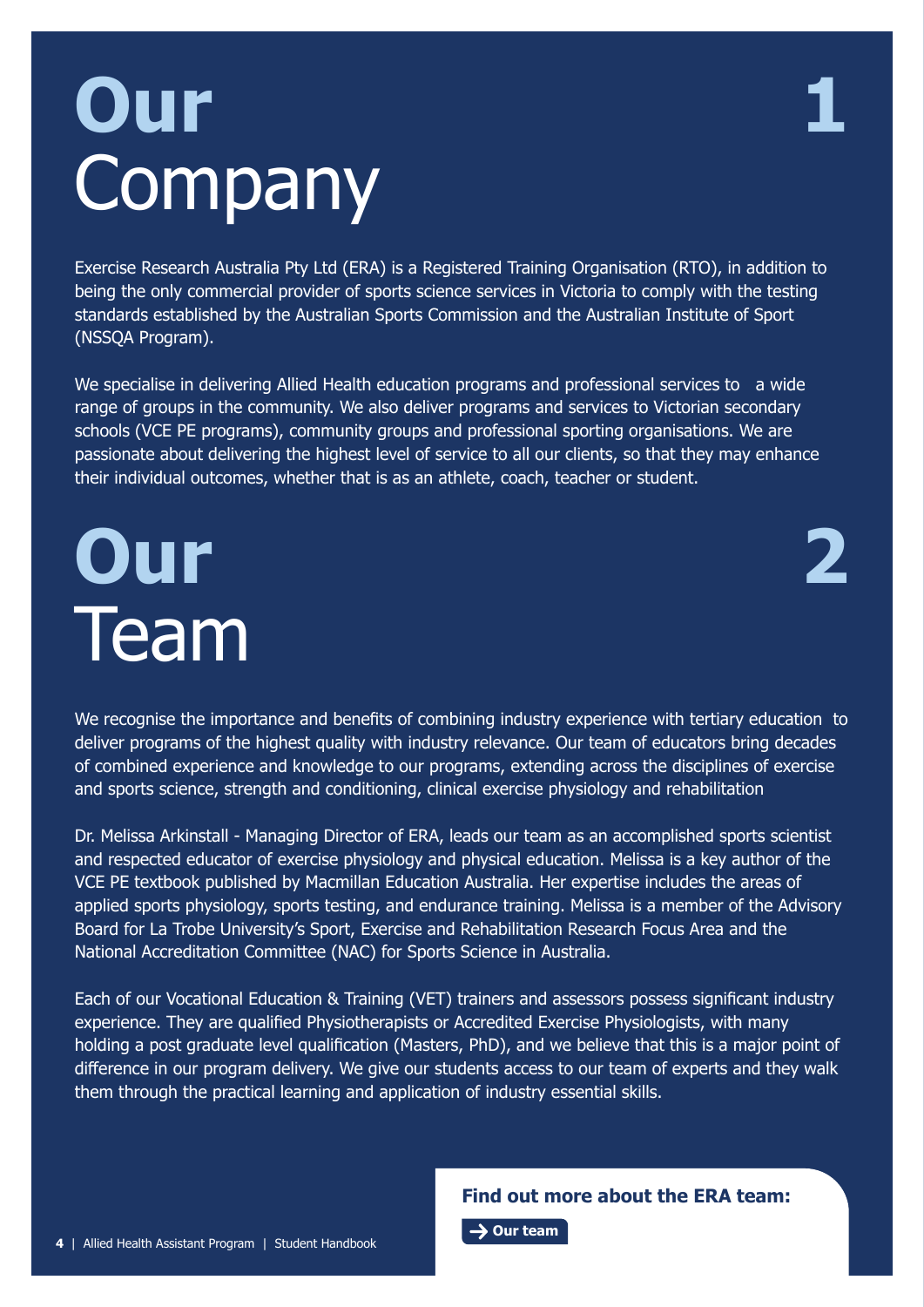# <span id="page-4-0"></span>**Our Assurance** of Quality

ERA is committed to providing the highest quality programs to our students by ensuring that the most accurate and up to date industry information is being delivered and assessed. Regular advances in knowledge and practice are commonplace in the Allied Health sector, but we pride ourselves on our ability to consult with our industry network and give our graduates the most contemporary industry currency in their field.

### **Our industry stakeholders include:**

| <b>Universities</b>                                           |
|---------------------------------------------------------------|
| <b>Exercise Physiology Practices / Exercise Physiologists</b> |
|                                                               |

**Physiotherapy Practices / Physiotherapists**

**Hospitals and Allied Health Professionals**

Our Managing Director, VET Operations Manager and Trainers/Assessors communicate with our industry stakeholders on occasions throughout the year to identify areas of skill shortages and employer needs, which we then address through the continual improvement and redevelopment of our program.

For a full list of current industry stakeholders, visit the [ERA website](https://www.exerciseresearch.com.au/) and head to the partnerships section.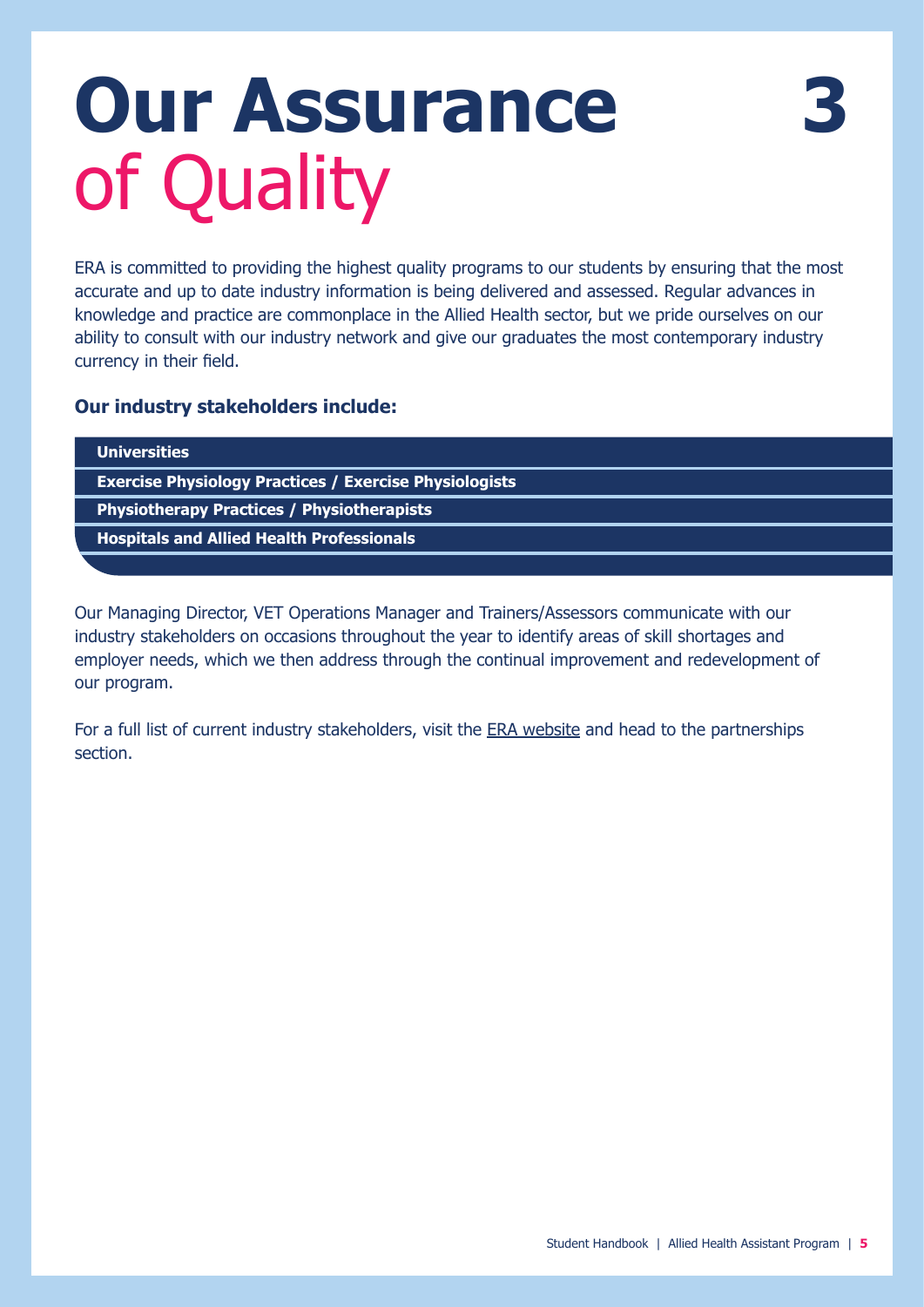# <span id="page-5-0"></span>**The Application** & Enrolment Process

**4**

The ERA team are committed to suitably identifying and meeting our students needs through initial contact, information sessions and applicant interviews. Our goal is to determine the best program for their educational and/or employment needs and aspirations. To achieve this, we implement a 4-phase application and enrolment process, as illustrated below.



### **Phase 1 | The Enquiry**

Occurs when a person who is interested in our Allied Health Assistant Program, downloads and reads the program outline. During this phase, they can use our Eligibility Checker to get an indication if they may be entitled to access a government-subsidised training place for the HLT43015 | Certificate IV in Allied Health Assistance (Physiotherapy) qualification. Based upon the indicative result, we provide them with information about the related fees and charges associated with the program. To further assist them in making an informed decision about applying to enrol in the program, applicants may book a consult time with the Student Programs Advisor to find out more.

### **Phase 2 | The Online Registration to Apply to Enrol**

Occurs when a person applies to enrol in the program by completing an online registration form, which includes a Physical Activity Readiness Questionnaire (PARQ). Following submission of their online registration form, an email confirming receipt of their application is sent to the applicant.

### **Language, Literacy & Numeracy (LLN):**

All applicants are required to complete an online Language, Literacy & Numeracy (LLN) quiz designed to check their readiness for study at a Certificate IV qualification level. These results are considered alongside the information provided in the online registration form to determine their suitability to enter our program and to identify where additional support may be needed.

Applicants deemed to be suitable candidates for the Allied Health Assistant Program will be contacted via email to arrange a suitable time to attend a compulsory pre-training review (PTR) session. Applicants who are deemed unsuitable for entry into our program are provided with the result and the grounds the decision was based upon via email.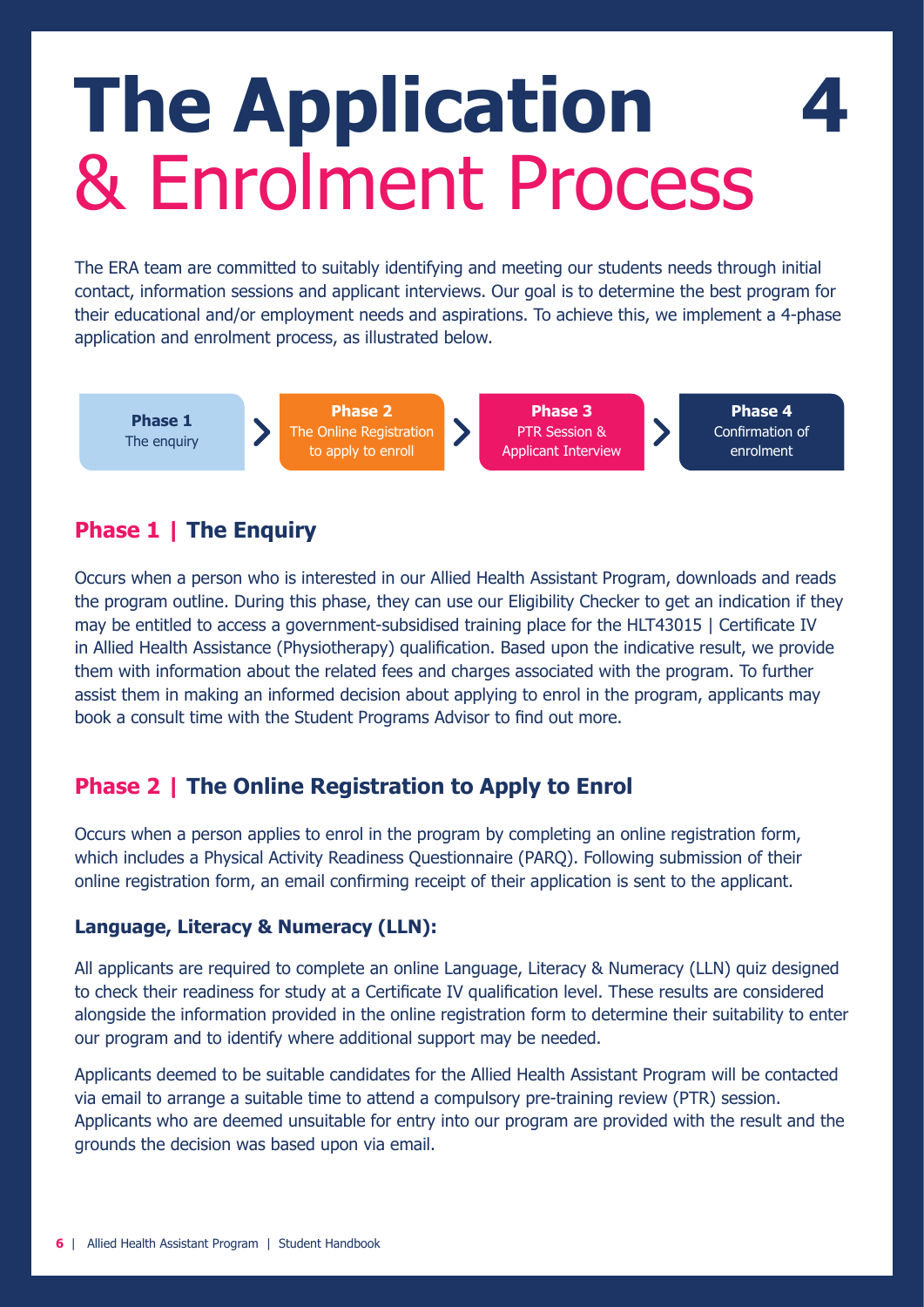### **Phase 3 | The PTR Session & Applicant Interview**

The PTR session allow us to have a discussion with the applicant to further assess their educational and employment needs and desired outcomes based on the information they provided in their online registration. The PTR session is another great opportunity for an applicant to have their questions answered or concerns addressed at an early stage.

#### **During the PTR session, applicants:**

- 1) Are virtually greeted by an ERA staff member via a video conferencing software
- 2) Have ample time to ask plenty of questions
- 3) Undertake an interview
- 4) Have the suitability and appropriateness of the training program assessed against their career aspirations, interests, digital capability, and previous educational attainments
- 5) Have their eligibility for Skills First funded training assessed
- 6) Receive their personalised Statement of Fees itemising the fees and charges applicable to our program based on their individual circumstances, payment options are also discussed at this point
- 7) Complete and sign the Enrolment Form

### **Phase 4 | Confirmation of Acceptance into the Program**

ERA will review all documentation and information we have collected about each individual applicant to decide whether the HLT43015 | Certificate IV in Allied Health Assistance (Physiotherapy) qualification is a suitable and appropriate training program for them. An applicant is deemed to be enrolled when they receive an email from ERA confirming that they have been accepted into our program.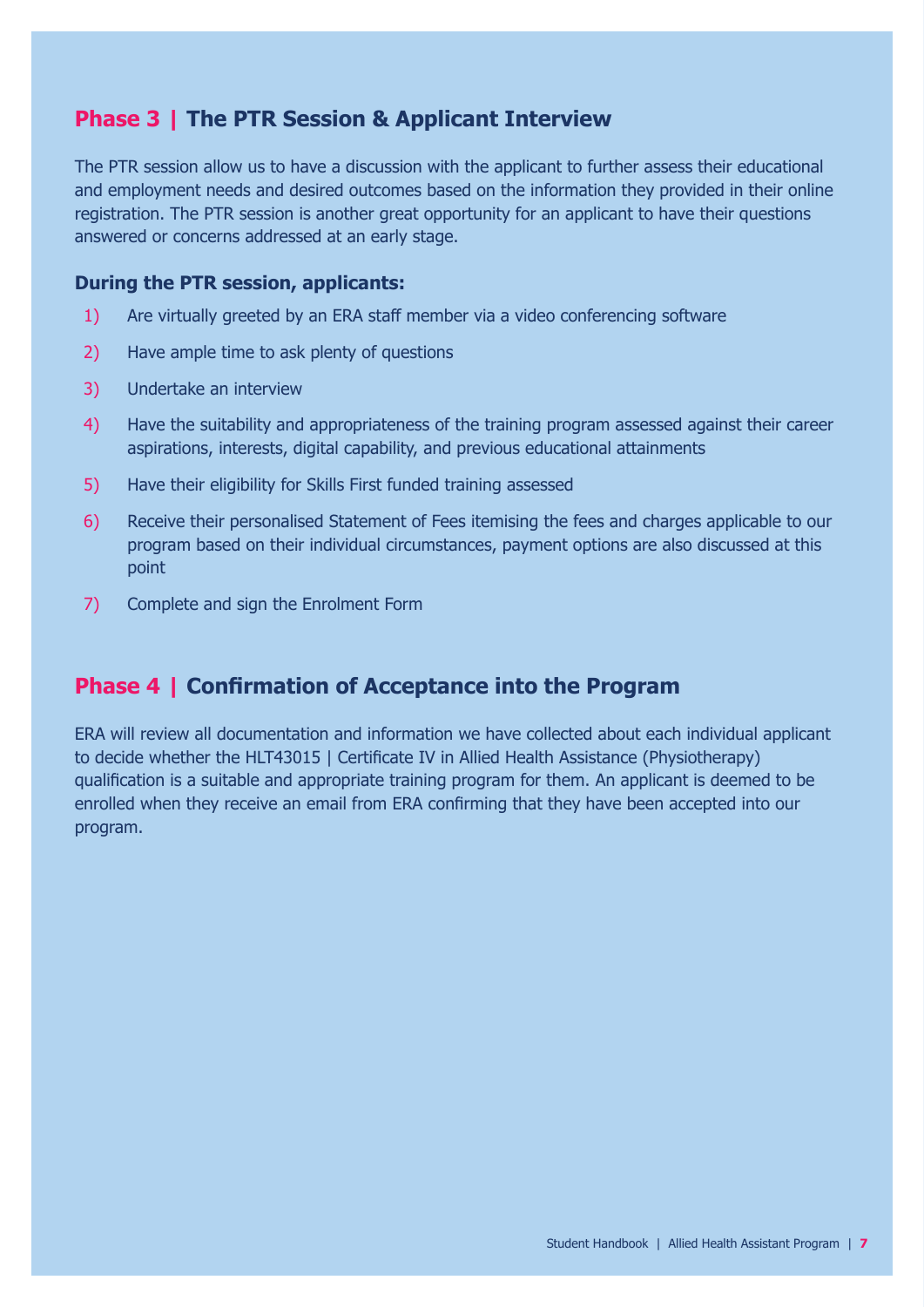# <span id="page-7-0"></span>**The** Qualification

Our program is centred around the delivery of the nationally recognised and accredited qualification HTL43015 | Certificate IV in Allied Health Assistance (Physiotherapy). This qualification comprises of 16 units of competency, made up of 7 core and 9 elective units, as listed in the chart below.

**5**

| <b>Professional Practice (PP)</b>   | Learn the roles and responsibilities of an Allied Health Assistant within the workplace and<br>how to work within a multidisciplinary team.    |  |  |  |  |
|-------------------------------------|------------------------------------------------------------------------------------------------------------------------------------------------|--|--|--|--|
| <b>Physical Health Status (PHS)</b> | Learn how to observe and monitor a patient's health status by applying knowledge of body<br>systems and health records.                        |  |  |  |  |
| <b>Industry Introduction (II)</b>   | Learn how to apply principles of exercise prescription to safely guide a patient or client<br>through an exercise program developed by an AHP. |  |  |  |  |
| <b>Exercise Delivery (ED)</b>       | Learn the clinical and non-clinical duties performed by an AHA across industry settings.                                                       |  |  |  |  |
| <b>Placement Induction (PI)</b>     | Prepare yourself for industry placement.                                                                                                       |  |  |  |  |
| <b>Community AHA (CAHA)</b>         | Learn how to work as an Allied Health Assistant in a community setting.                                                                        |  |  |  |  |
| Hospital AHA (HAHA)                 | Learn how to work as an Allied Health Assistant in a hospital work setting.                                                                    |  |  |  |  |

|            |                                                                                                                    | <b>PP</b> | <b>PHS</b> | TT | <b>ED</b> | <b>CAHA HAHA</b> |
|------------|--------------------------------------------------------------------------------------------------------------------|-----------|------------|----|-----------|------------------|
| CHCLEG003  | Manage legal and ethical compliance (core)                                                                         |           |            |    |           |                  |
| HLTWHS002  | Follow safe work practices for direct client care (core)                                                           |           |            |    |           |                  |
| CHCCOM005  | Communicate and work in health or community services (core)                                                        |           |            |    |           |                  |
| CHCDIV001  | Work with diverse people (core)                                                                                    |           |            |    |           |                  |
| HLTAAP001  | Recognise healthy body systems (core)                                                                              |           |            |    |           |                  |
| HLTAAP002  | Confirm physical health status (core)                                                                              |           |            |    |           |                  |
| HLTAHA001* | Assist with an allied health program (elective)                                                                    |           |            |    |           |                  |
| HLTAHA003* | Deliver and monitor a client-specific physiotherapy program (elective <sup><math>\land</math></sup> )              |           |            |    |           |                  |
| HLTAHA005* | Support the delivery and monitoring of physiotherapy programs for mobility (elective^)                             |           |            |    |           |                  |
| BSBMED301  | Interpret and apply medical terminology appropriately (core)                                                       |           |            |    |           |                  |
| CHCPRP005  | Engage with health professionals and the health system (elective)                                                  |           |            |    |           |                  |
| CHCLAH003* | Participate in the planning, implementation and monitoring of individual leisure and<br>health programs (elective) |           |            |    |           |                  |
| HLTAHA009* | Assist in the rehabilitation of clients (elective)                                                                 |           |            |    |           |                  |
| HLTAHA011* | Conduct group sessions for individual client outcomes (elective)                                                   |           |            |    |           |                  |
| HLTAHA024* | Work within a community rehabilitation environment (elective)                                                      |           |            |    |           |                  |
| CHCCCS001  | Address the needs of people with chronic disease (elective)                                                        |           |            |    |           |                  |

**\*** These units are linked to the training package mandated practical placement of at least 120 hours. **^** Elective and specialised.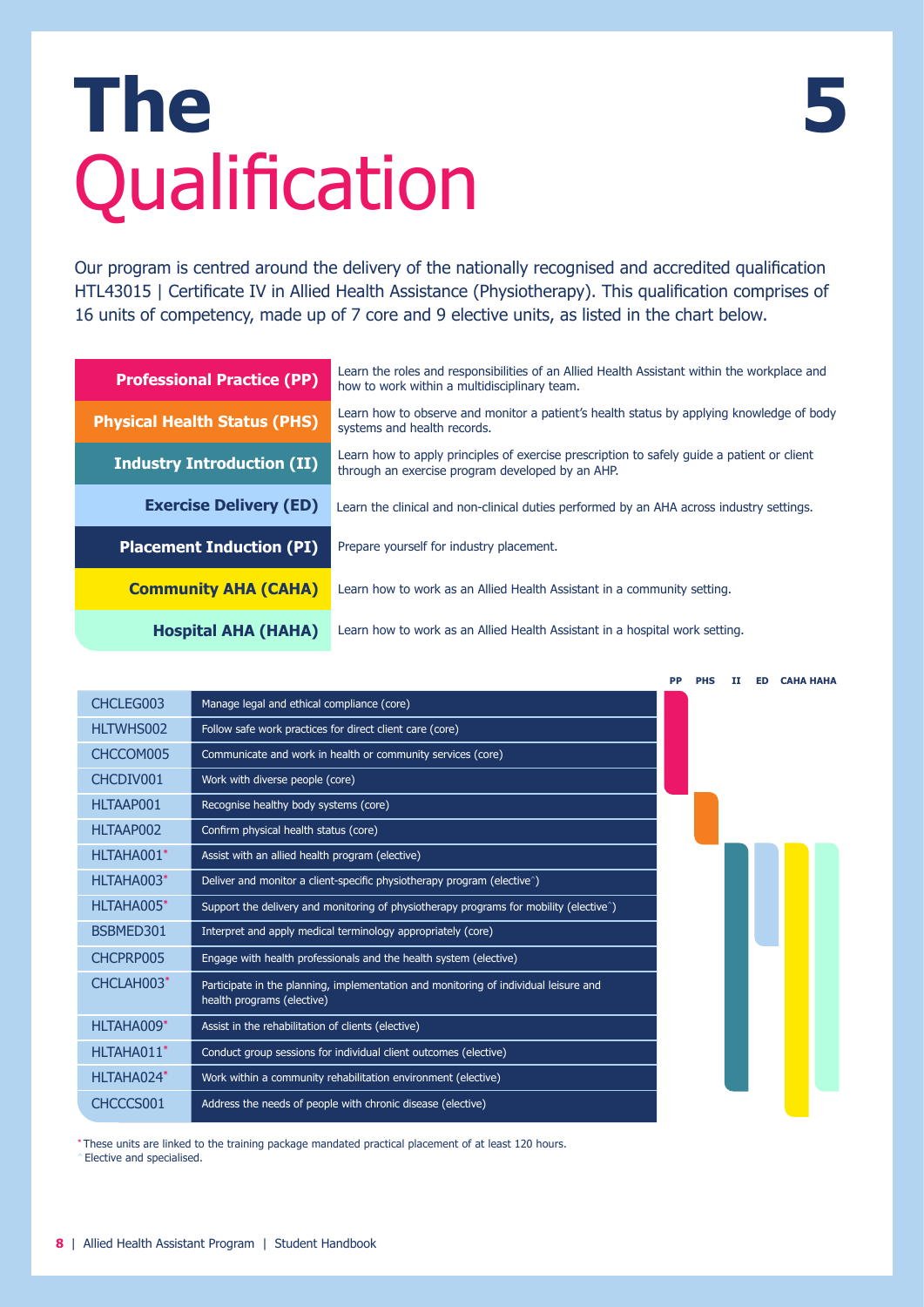The program is delivered by our team of qualified trainers and assessors who are also high performing industry professionals. Our program is suited to those individuals who are interested in pursuing a career in the Allied Health sector with little or no experience and are typically either (a) university students studying an Exercise Science, Physiotherapy, or other Health Science related undergraduate degree; or (b) Year 12 school leavers and/or gap year students.

### **Career Opportunities**

There has been a rise in lifestyle related diseases such as obesity, diabetes, coronary heart disease and chronic pain, and this has increased the demand for industry ready Allied Health Professionals (AHPs). The role of the Allied Health Assistant is to support AHPs by performing both clinical and nonclinical duties.

The purpose of our program is to:

- 1. Establish readiness to work as an Allied Health Assistant
- 2. Provide a valuable insight into the allied health industry
- 3. Increase opportunities for further study or career pathways

As a qualified Allied Health Assistant, students may find employment with a range of AHPs such as occupational therapists, physiotherapists, speech pathologists, poditarists and more. They can work with these AHPs in community or hospital settings.

### **Industry Recognised Graduates**

We know from employer feedback that ERA graduates are recognised as professionals with exceptional knowledge and practical skills. This has led to employer groups requesting representation within our program delivery so that they may be the first to access our graduate pool, most notably through the offering of industry placement opportunities that connect our students to relevant organisations and people.

Central to the quality of our students is the team that supports the training and assessment of our program. Each ERA trainer/ assessor is actively still engaged in their vocation, which not only extends the networks available to our students, but it also enables them to bring the most current practices from research and industry into both the design and delivery of our program. All of this ensures that ERA students are recognised as proficient and contemporary practitioners in the eyes of the industry.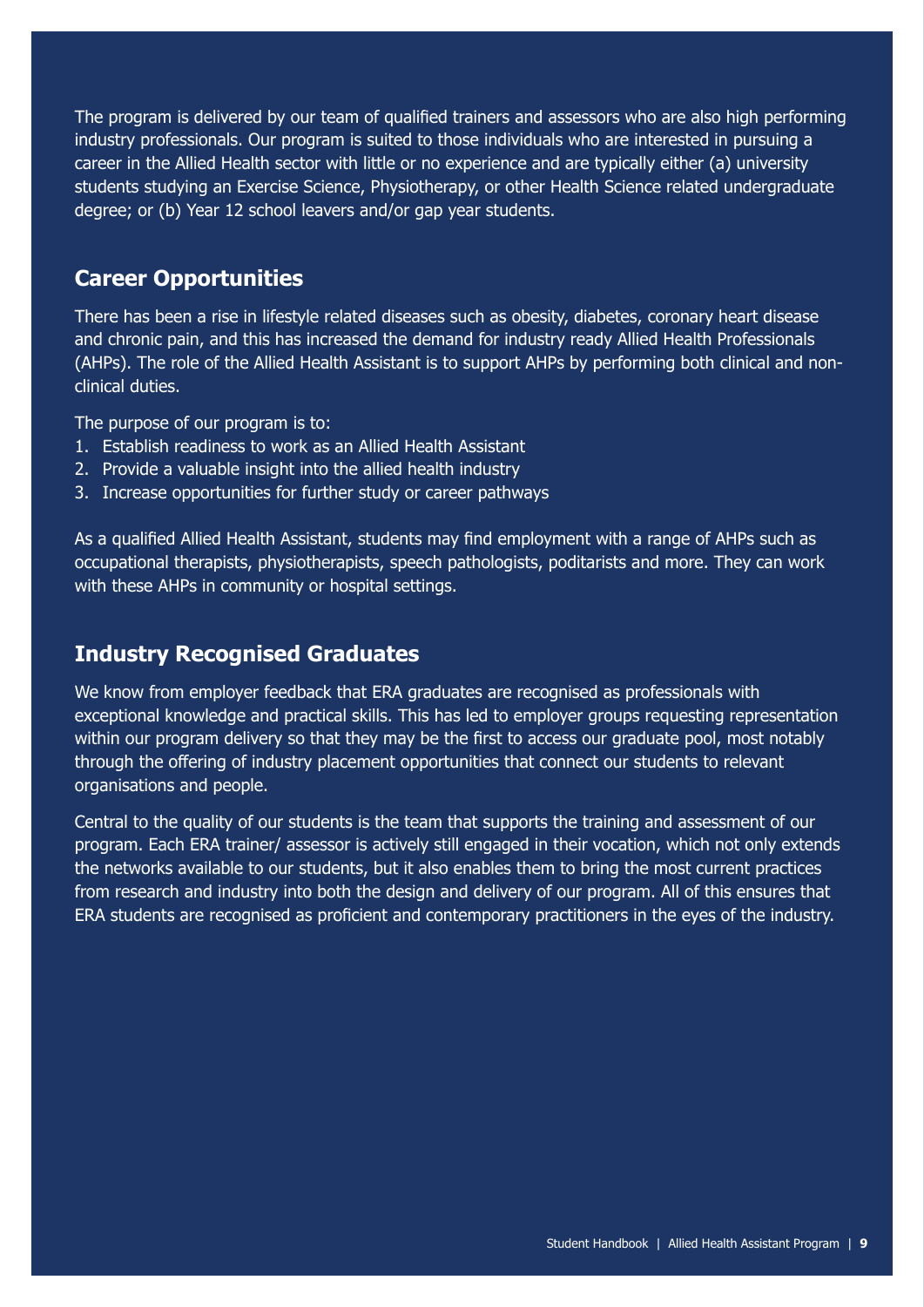# <span id="page-9-0"></span>**Our** Program

Our program has been developed to give students the most current and relevant set of skills that will address a growing health need within our community and enhance their employment potential. It will also provide them with the opportunity to develop industry specific skills in line with their chosen career pathway and/or pursue further educational opportunities.

This qualification requires demonstration of strong practical skills that are gained during at least 120 hours of placement experiences. Our students work under supervision with a range of client groups and in a range of settings, and they are able to build their professional network as a result.

ERA is a tech-savvy training organisation! We value integrating the latest technology used by industry within our program, so that our graduates enter the workforce with this knowledge. This includes providing students with an annual license to the leading exercise prescription software, Visual Coaching Pro (VCP), which is used under supervision of the trainer during time onsite.

This program prepares students to directly assist physiotherapists and other Allied Health Professionals (AHPs) in public and private institutions. Students will learn how to deliver therapeutic rehabilitation programs to improve client mobility, health and fitness where the program has been endorsed by the AHP. This program has been designed to enhance student employment opportunities by providing access to our in-house industry experts and extensive network of practitioners.

Practical placement opportunities greatly assist students seeking further relevant educational opportunities in specialist industry areas. Graduates will acquire the skills and knowledge to work in a variety of different settings including a gym, hospital, private practice, in the community, and in a patient's home as part of an Allied Health team approach.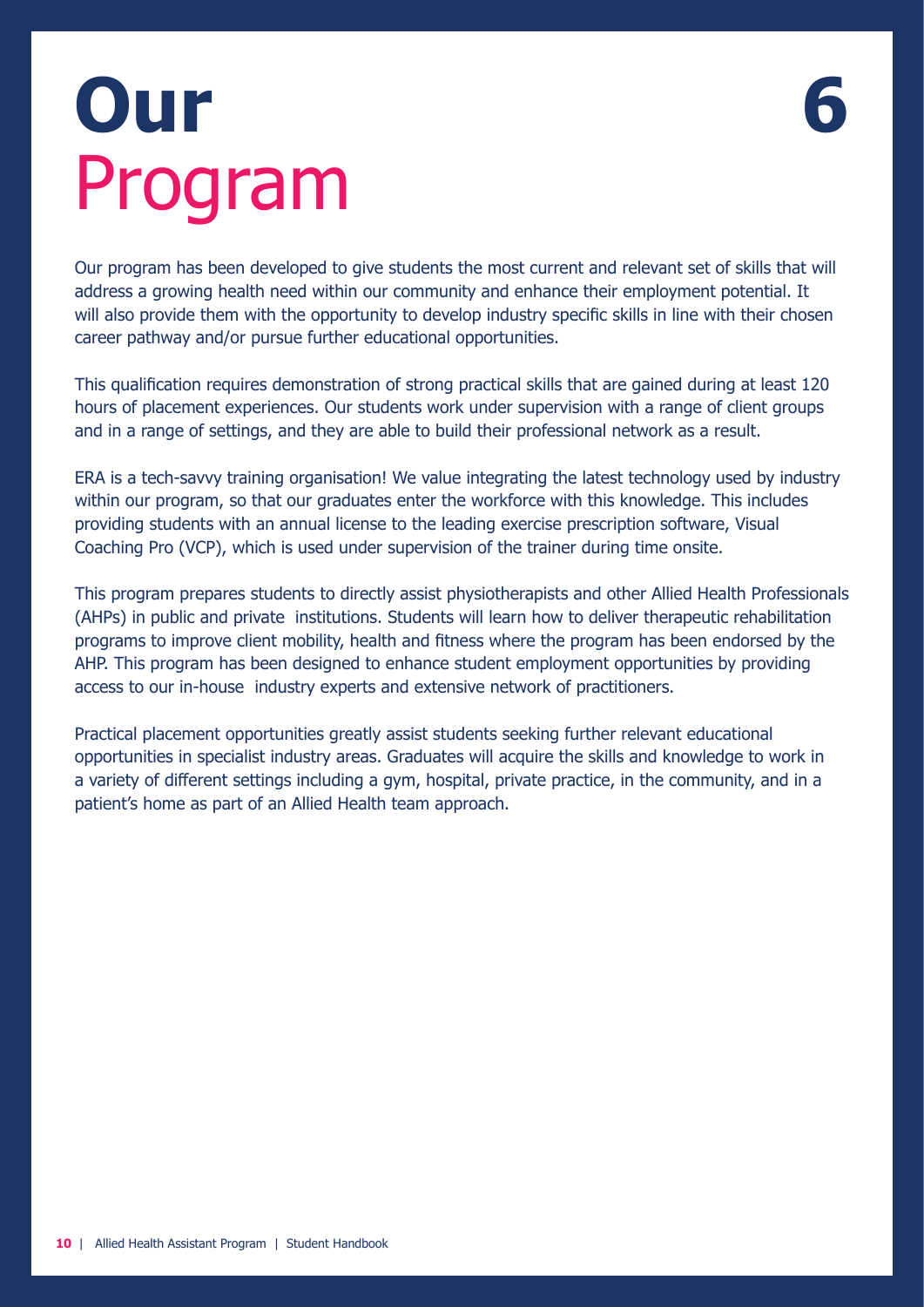| <b>Become Industry Ready</b>                                          | Be able to work with real clients!<br>Work in hospitals or community health settings<br>⊌<br>Work in multidisciplinary teams<br>$\sigma$<br>Perform clinical and non-clinical duties<br>$\alpha$                                     |  |  |
|-----------------------------------------------------------------------|--------------------------------------------------------------------------------------------------------------------------------------------------------------------------------------------------------------------------------------|--|--|
| <b>Increase Your</b><br><b>Employability Options</b>                  | Get qualified!<br>G HLT43015   Certificate IV in Allied Health Assistance (Physiotherapy)                                                                                                                                            |  |  |
| Secure at least 120<br><b>Hours of Industry</b><br><b>Experiences</b> | Gain essential industry experience in:<br>Private physiotherapy practices<br>Sport injury & rehabilitation facilities<br>$\sigma$<br>$\sigma$<br>Community health centres<br>Hospital rehabilitation centres<br>$\alpha$<br>$\sigma$ |  |  |
| <b>Build Your Professional</b><br><b>Network &amp; Future</b>         | Work alongside industry professionals:<br>Accredited Exercise Physiologists<br><b>Sports Scientists</b><br>$\alpha$<br>$\sigma$<br>Strength & Conditioning Scientists<br>$\alpha$<br>$\alpha$<br>Physiotherapists                    |  |  |

### **Modes of Program Delivery and Expected Time Commitments**

We design our class schedules with maximum flexibility, considering that a large portion of our student base are engaged in other educational activities and/or work commitments. Our program is delivered as a blended model with a combination of self-directed learning, online tutorials and practical classes. In addition, students are required to attend industry placement. The time commitment for students will range on average from 6-8 hours per week and can be up to 14 hours per week depending on the placement experiences allocated to the student.

Students can view their official class timetable by accessing their online learning portal CANVAS. Students take full responsibility for meeting the required time commitments of our program. Schedules may change due to a variety of factors such as: the availability of our placement providers, university group commitments and/or external exam schedules. ERA work closely with each of our university partners to accommodate their varying semester timetables.

### **Practical Days**

Our blended learning model includes practical days with the trainer/assessor. There are 12 practical days throughout the program that students must attend. Students can determine when these dates land by viewing their class timetable, in order to suitably plan ahead. Practical days run from 9am– 4pm, with a scheduled lunch break of between 45-60 minutes. Students need to arrive at least 15 minutes prior to class starting.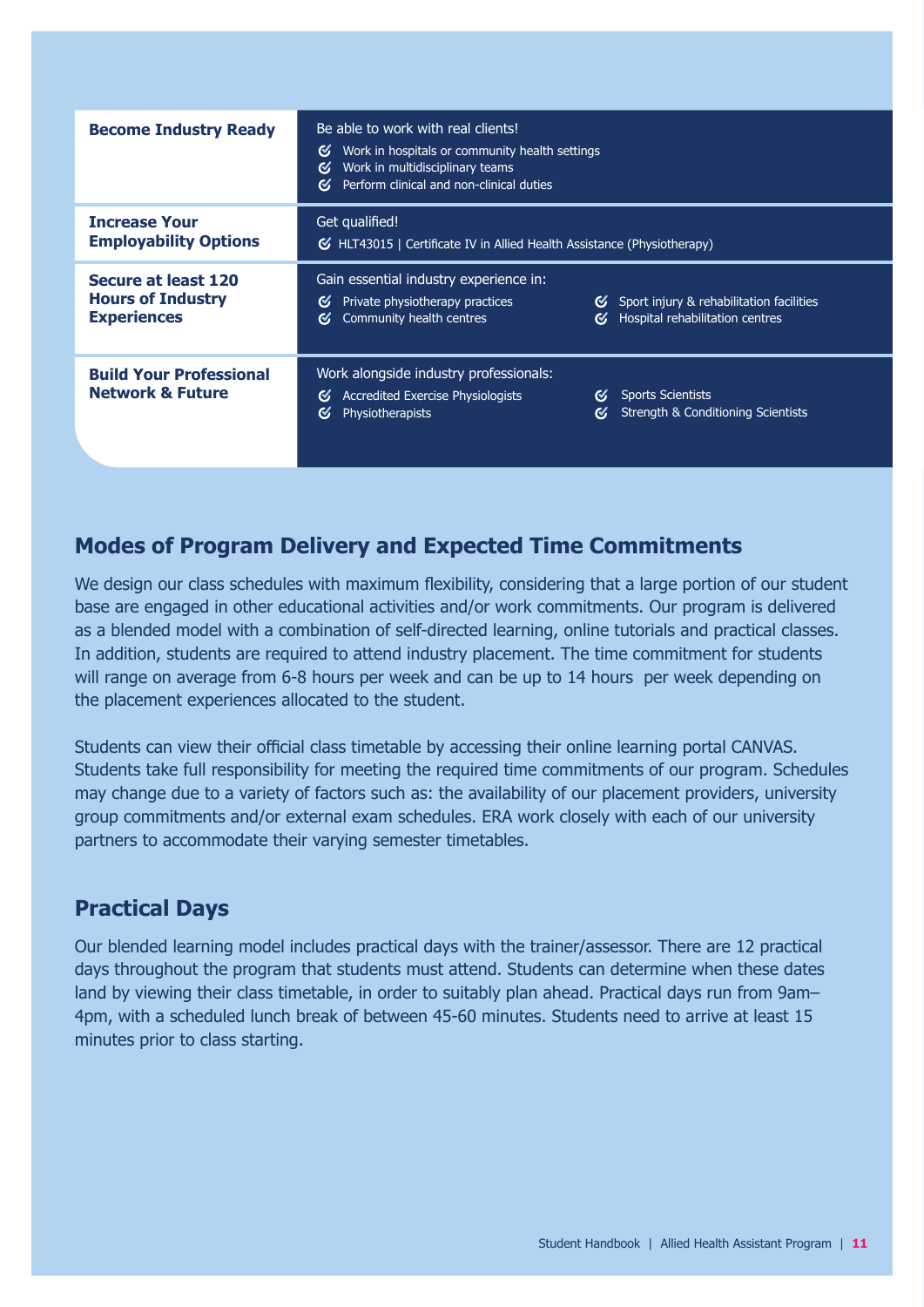### **Online Tutorials**

There are three online tutorials throughout the program, two of which fall in the first course, 'Professional Practice'. Online tutorials are led by the ERA trainer to apply content from self-directed learning weeks, where the content does not require hands-on skills to be practiced.

The tutorial is interactive and provides opportunities for class discussions and small group activities to maximise learning outcomes. To enhance the benefit of online tutorials for both staff and students, it is expected that ALL attendees have adequate webcam and audio facilities.

### **Self-directed Learning**

Self-directed learning weeks require students to complete a set amount of learning modules in their own time, at their own pace – so long as all the required content is completed by the 'Assessment Milestone'. Assessment Milestones are located periodically throughout the program to ensure students complete the required self-directed learning content prior to attending practical days or tutorials.

If students need assistance with self-directed learning content, they are encouraged to attend support sessions to meet with their trainer. It is expected that students apply themselves diligently during their self-directed learning weeks to maximise learning outcomes. It is important for students to know that their engagement time on CANVAS and activity against each module in the qualification is closely monitored by our trainers and assessors.

### **Practical Placement | Industry Activities**

At least 120 hours of relevant industry placement is a mandated requirement of this qualification. This represents an important part of our students learning that can only be achieved through practical hands-on industry experience.

Students will gain practical industry experience whilst undertaking their placement hours at a combination of some of the below:

- Private physiotherapy practices
- Exercise physiology practices
- Community health centres
- Sports injury & rehabilitation facilities
- Hospital rehabilitation centres

ERA utilises a placement software called SONIA, which assists us to coordinate student placement activities across our placement providers. Students can log in to their SONIA account on their desktop computer, smart phone or tablet, enter their preferences for placement providers, enter timesheets, track their own progress/hours, upload documents (police check, immunisations, First Aid) and enter notes about their placement activities, which are then reviewed by ERA staff as part of the assessment process.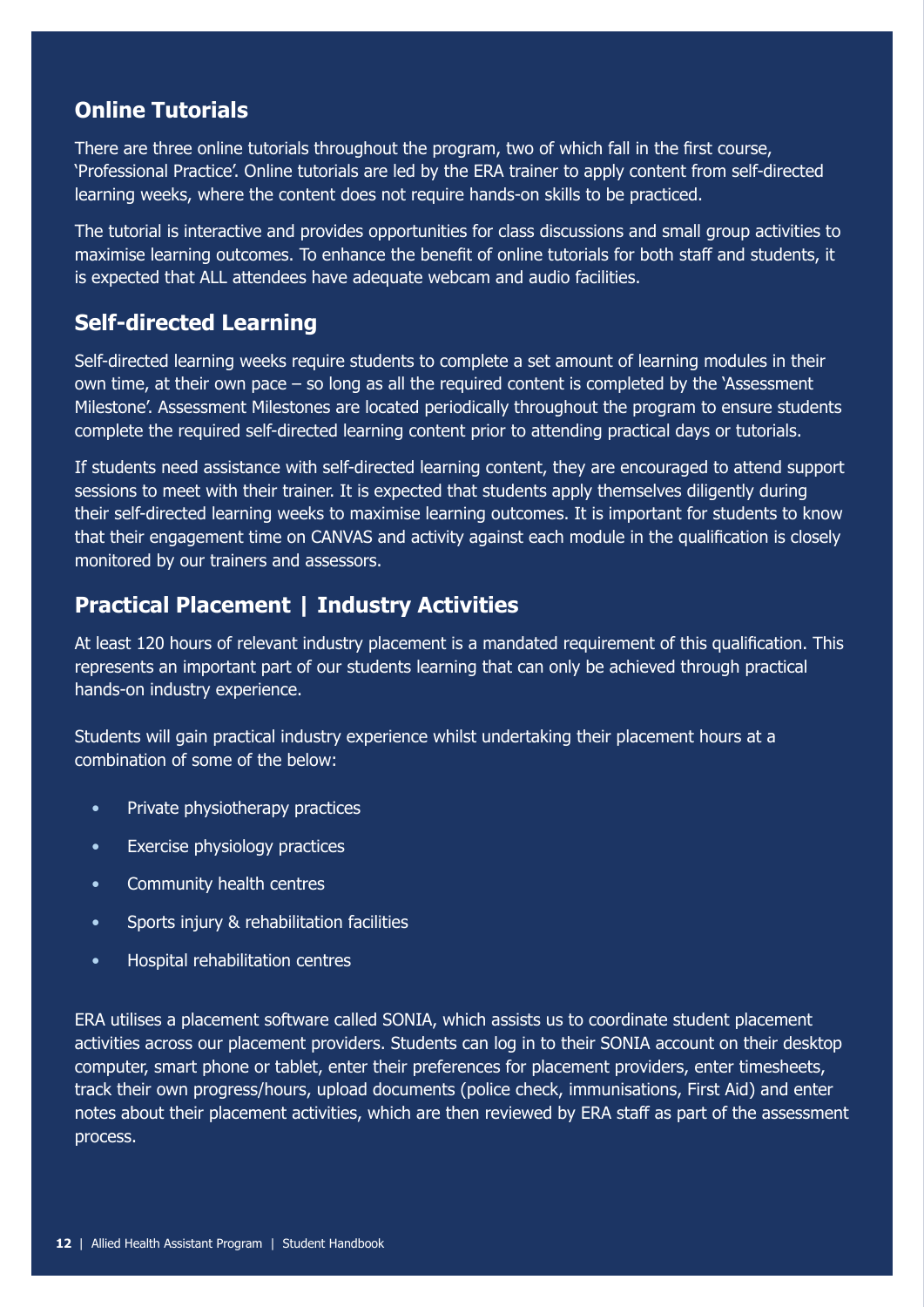### <span id="page-12-0"></span>**Working with Children Check & Police Check**

Students are advised to hold a current Working with Children's check (WWCC) and may be required to provide their placement provider with a police check report and immunisation record (common requirements for placements within a hospital setting). It is the responsibility of the student to arrange for these, pay for any costs associated with obtaining them and to upload them to their SONIA account.

Other site specific considerations may apply, and if applicable, these will be clearly explained to you prior to the commencement of your placement by the ERA Placement Team.

# **Program** Assessment

Assessment is necessary for a trainer and assessor to evaluate if a student satisfies the minimum standards expected in the workplace as expressed in the relevant endorsed industry competency standards. We pride ourselves on delivering content and assessment practices that accurately meet industry standards to equip students with the essential skills and knowledge to be 'job ready' and successful in the workplace.

Assessment in Vocational Education & Training is based on Competency Based Assessment (CBA). CBA is the way competency is recognised as being attained. It determines if your workplace performance matches the workplace standard for competency. ERA is committed to quality assuring all our training and assessment services. All assessments conducted by ERA will be measured for their validity, reliability, flexibility and fairness. We assess based on evidence we gather on several occasions and across a variety of contexts.

### **How Do We Assess?**

To assess competency, four (4) basic methods of assessment are used. These methods are:

- 1) Projects
- 2) Observations (by an ERA assessor)
- 3) Observations (third-party report)
- 4) Quizzes

**7**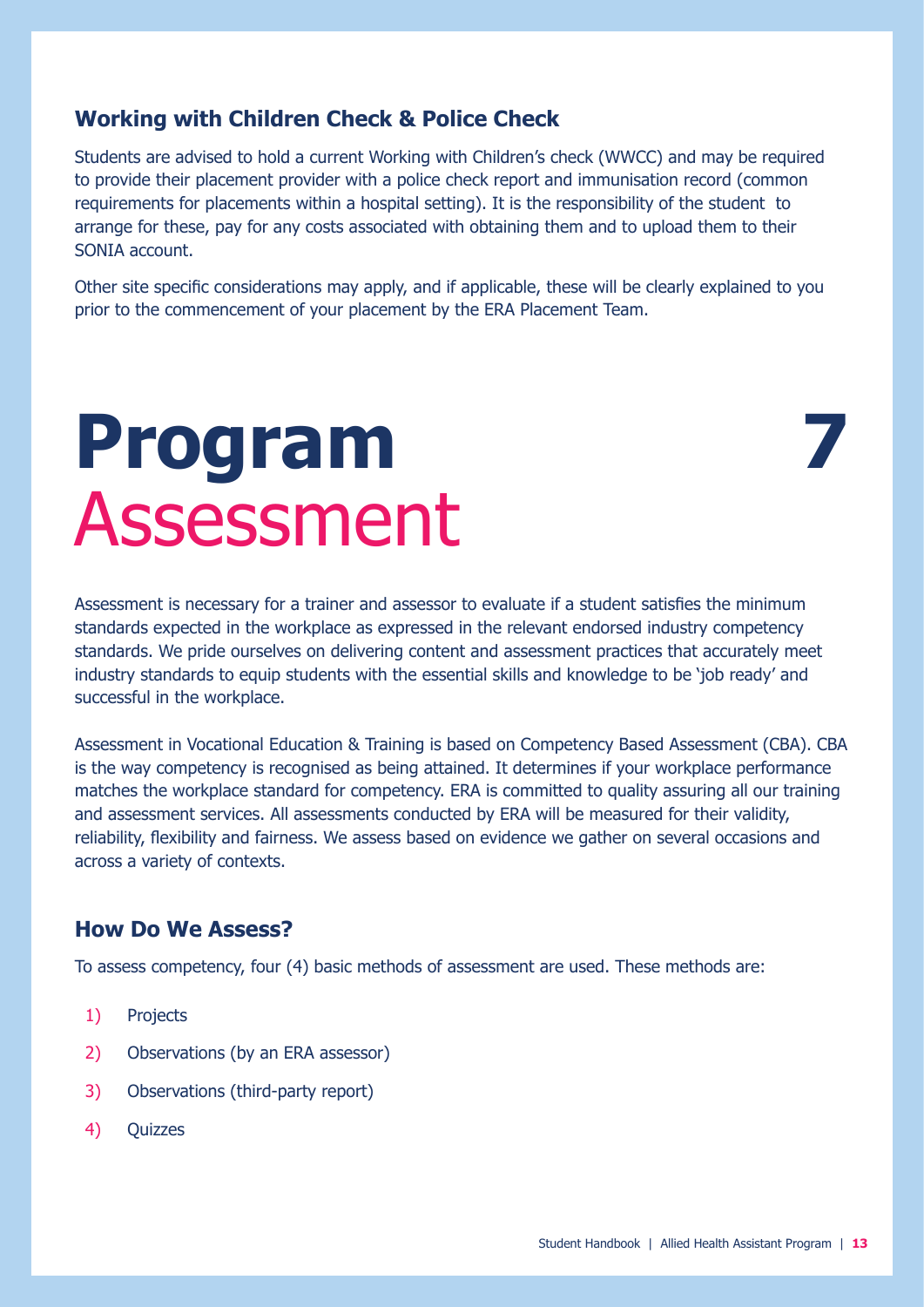### **What Grades Do Students Receive?**

Assessments are graded at the assessment task level as either Satisfactory or Not Satisfactory which appear on a student's CANVAS portal as 'S' or 'NS'. If a NS result is obtained, students will have the opportunity to be reassessed at no cost, as per the assessment guidelines provided. This is also explained to applicants during the pre-training review information session prior to enrolment. Once all assessment tasks for a module are assessed as satisfactory, the student is deemed 'Competent' by the assessor for each of the units associated with that module. Where one or more assessment tasks are NS, the student is deemed Not Yet Competent for the units associated with that module.

### **Feedback to Students**

Students are provided with feedback by the trainer/and or assessor for each assessment task. Feedback can be:

- Verbal face-to-face or phone
- Discussions (with the class or with the individual student) on conclusion of practical assessment
- Written feedback (comments to the individual on CANVAS or general feedback to the class via a CANVAS announcement)

### **Assessment Submission**

All students must submit their assessments **on or before** the due date and time listed on their CANVAS calendar. Written forms of assessments (graded quizzes and projects) will only be accepted via CANVAS. If students require assistance in submitting or preparing for an assessment, they can watch the 'Assignment Submissions' guide on CANVAS or contact their ERA trainer via the portal.

### **Late Submissions Policy and Fee**

Students are responsible for keeping up to date with their assessments, tracking their grades and referring to the assessment guidelines in CANVAS. Each time a student submits their work on CANVAS, it is time and date stamped and is automatically flagged to their trainer if submitted late. Students should not leave their submissions to the last minute as **each** assessment task submitted beyond the due date and time will incur late assessment fees as per the flowchart.

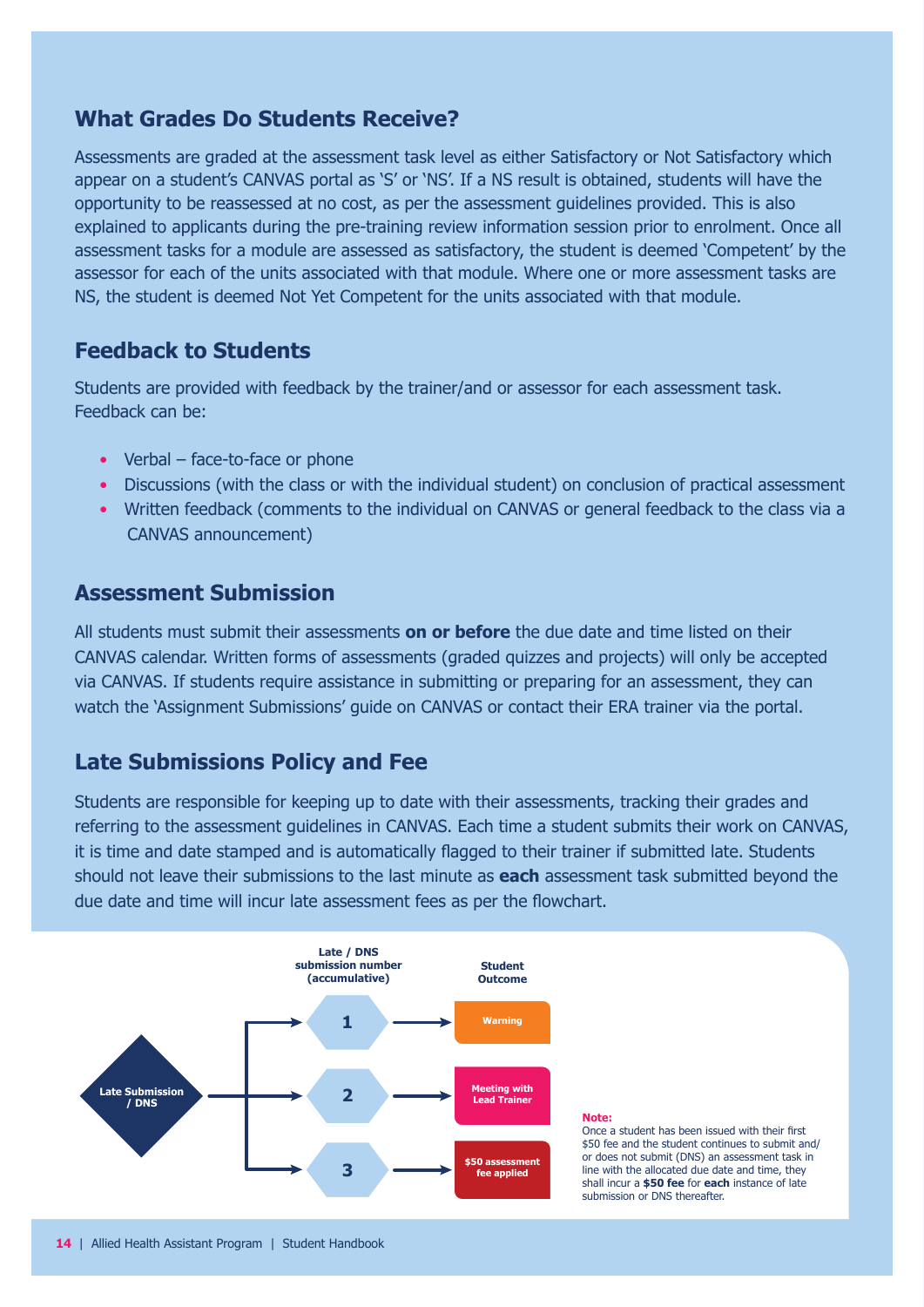# <span id="page-14-0"></span>**Class Attendance** & Absences

It is our expectation that students attend all classes as per their course calendar which they view on their CANVAS online learning portal. It is a student's responsibility to keep up to date with their class schedule and assessment due dates by viewing all online learning materials. Any changes to class timetables are communicated to students on CANVAS within a reasonable time frame so that their personal schedules can be adjusted ahead of time. Students are to check their CANVAS online portal daily as it will be the main form of communication between them and our staff.

### **Planned Absence from Class**

A student must provide their trainer with a **minimum of 1 business day notice** of their planned absence from a face-to-face class by phoning ERA to advise their trainer OR using CANVAS to advise their trainer. The student will be advised of the learning and assessment they'll miss, and alternative arrangements will be made to ensure the student continues to meet the study requirements of the program. It is the student's responsibility to then utilise online resources available during their absence and access trainer support where required. The student will be recorded in our student management system by the trainer as a 'notified absence'.

### **Unplanned Absence from Class**

A student must call the ERA office **at least 30 minutes prior to class commencing** to advise they are unable attend a face-to-face class on that day and provide the reason as to why. If the trainer is not available when you call, another staff member will take the details of your message and pass it onto the trainer. The student will be recorded in our student management system as a 'notified absence'.

**We do not accept text messages or emails as notice of an unplanned absence.**

### **Extended Absences**

Students must communicate this as early as possible to their trainer by **completing an Extended Absence form** that is easily accessed via the student's CANVAS LMS and found in the Help tab. An extended absence refers to a period of time where a student will be away from more than one faceto-face class.

The trainer then works with the student to create a modified class schedule in order to make sure they do not fall behind with their course work. The student will be removed from the classes they cannot attend and will be linked to their new allocated classes in our student database.

**8**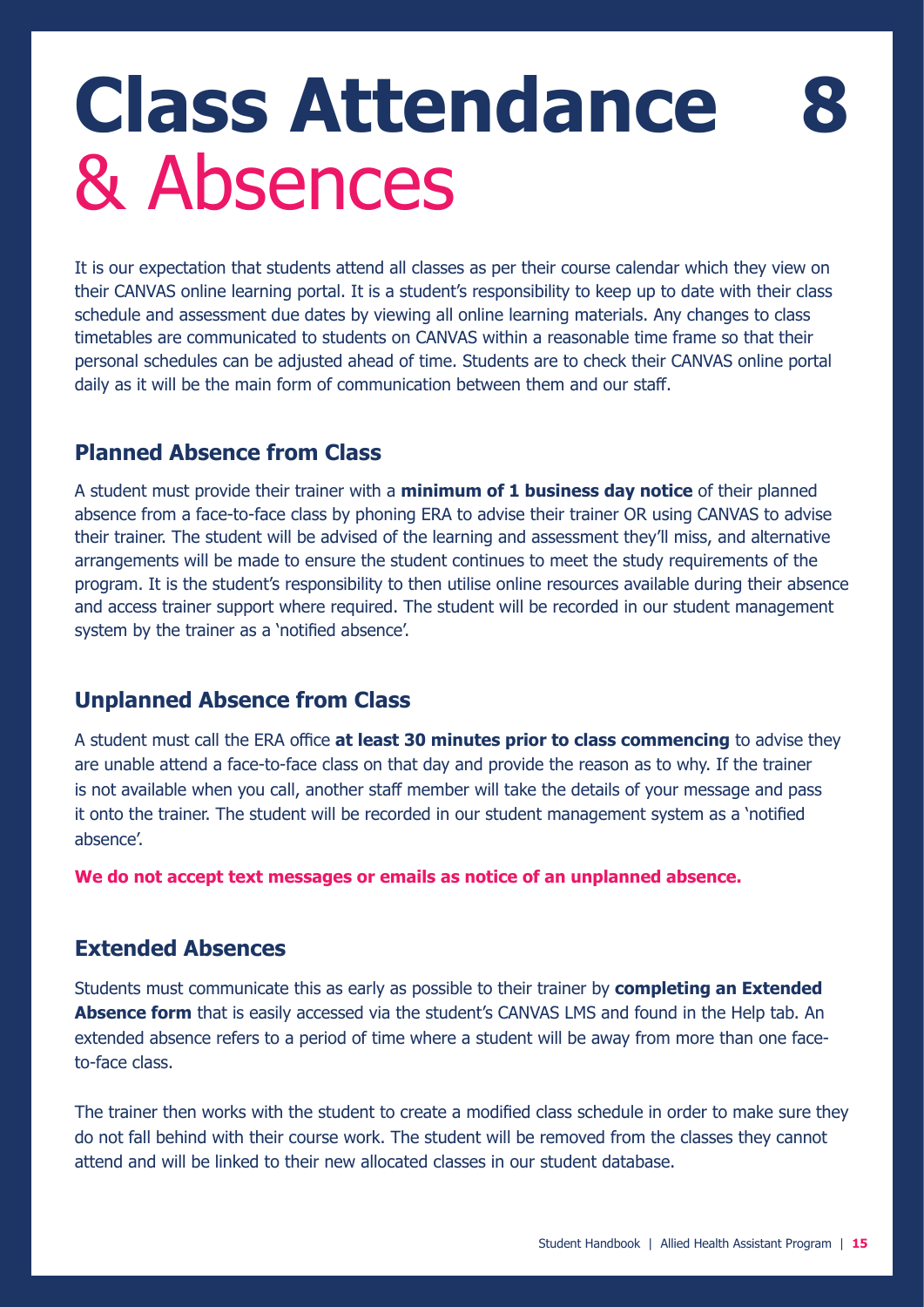### <span id="page-15-0"></span>**Unnotified Absence from Class and Associated Fee**

Students will be recorded as being an unnotified absence from class if they do not notify ERA of their planned/unplanned or extended absence as instructed above.

Observational assessment requires a student to be present in class. Students can see when observational assessments will occur in their CANVAS calendar. If a student is recorded as an 'unnotified absence' from class on a day that they were to be observed by their trainer for the purpose of being assessed and they do not supply their trainer with a medical certificate by midnight on the same day they were absent, the student will be issued a **\$50 fee** as another date and time for assessment will need to be organised.

**9**

# **Training Fees** & Charges

Students can view detailed information about the standard [Training Fees and Charges](https://www.exerciseresearch.com.au/governance/training-fees) associated with our AHA Program**\*** on our website, which includes information about all of the additional charges that may be incurred during the program. ERA do not accept payments of more than \$1000.00 from a student prior to the commencement of the program.

**\***Standard Fees & Charges do not apply to students undertaking our program under a formal ERA & University partnership arrangement as these students have different fee arrangements. These students are made aware of the tuition fee and other program fees by using the eligibility checker where the fees advertised are customised in line with the partnership arrangement.

### **Payment Plans** & Payment Methods **10**

Students can enter a payment plan to enable them to pay off their tuition fee and industry activity fees. We accept the below methods of payment.

### **Credit or Debit Card**

If you wish to pay using a debit or credit card, this must be done in person at our facility.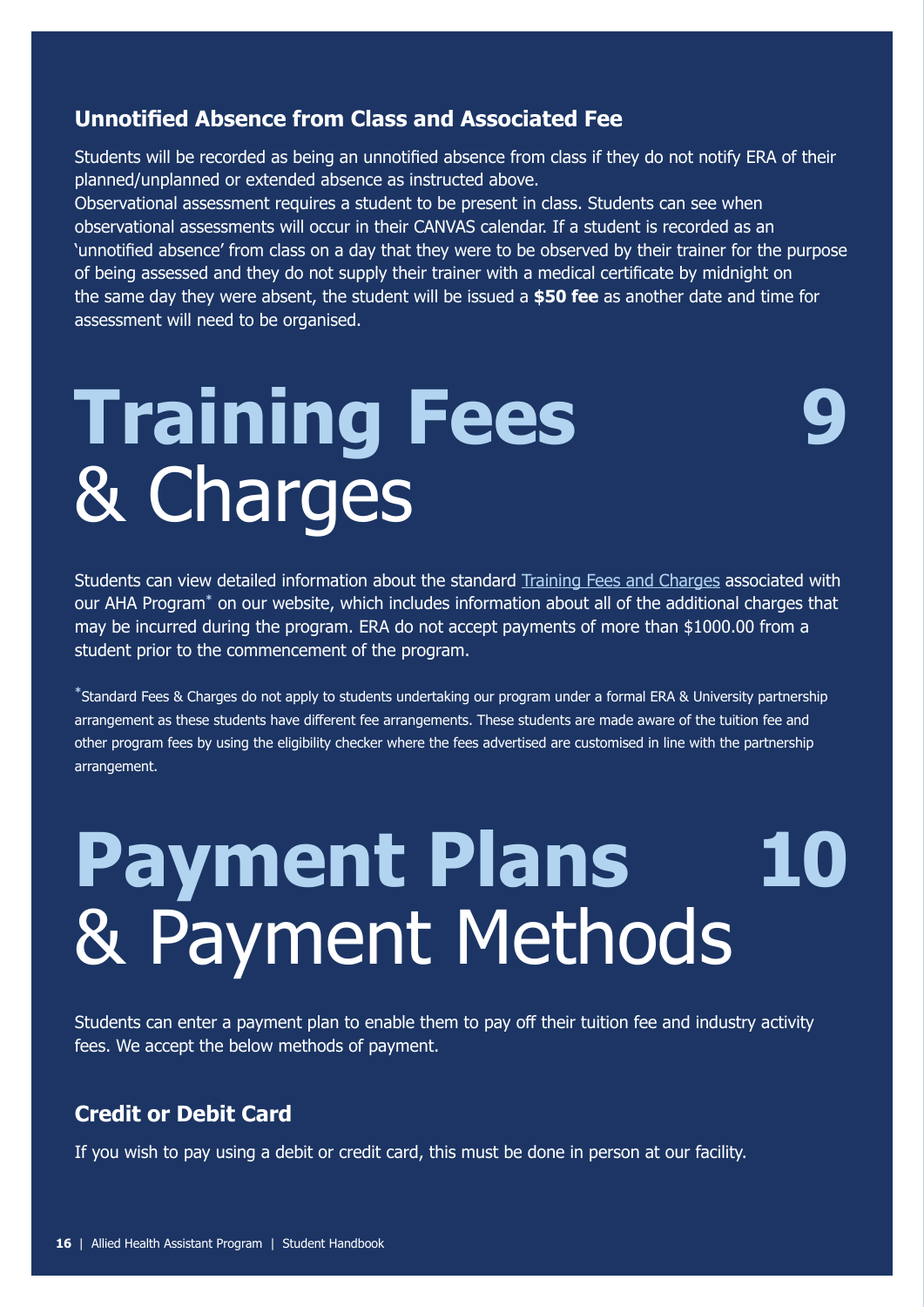### <span id="page-16-0"></span>**Electronic Funds Transfer (EFT)**

**Account Name:** Exercise Research Australia **BSB:** 083 004 **Account:** 555 530 128 **Reference:** Enter the invoice number & your name so that we can easily identify your payment

### **Cash**

Made in person at our facility.

# **Cancelling** Your Enrolment

**11**

At ERA, we understand that sometimes a student may decide to not continue with the qualification. To cancel enrolment in our program, a student must:

- 1) Discuss their intention to withdraw from the course with their Trainer or the Lead Trainer
- 2) Complete and sign the **Program Withdrawal Form**
- 3) Submit this form to their trainer or email it to [office@exerciseresearch.com.au](mailto:office%40exerciseresearch.com.au?subject=Attention%3A%20Training%20%26%20Quality%20Coordinator) with the subject line - Attention: Lead Trainer.

# **Refund Policy**

**12**

A student may be entitled to receive a full or partial refund based upon one of the below conditions. The decision as to whether their request for a refund is approved or not approved will be made by the management team.

A student must complete the [Online Refund Request](https://docs.google.com/forms/d/e/1FAIpQLSelzSahWtEvUbqy-JPYSGV-M0NcsdH5AaR1iwwfW3NTilX74Q/viewform) form in order for their request to be considered and processed.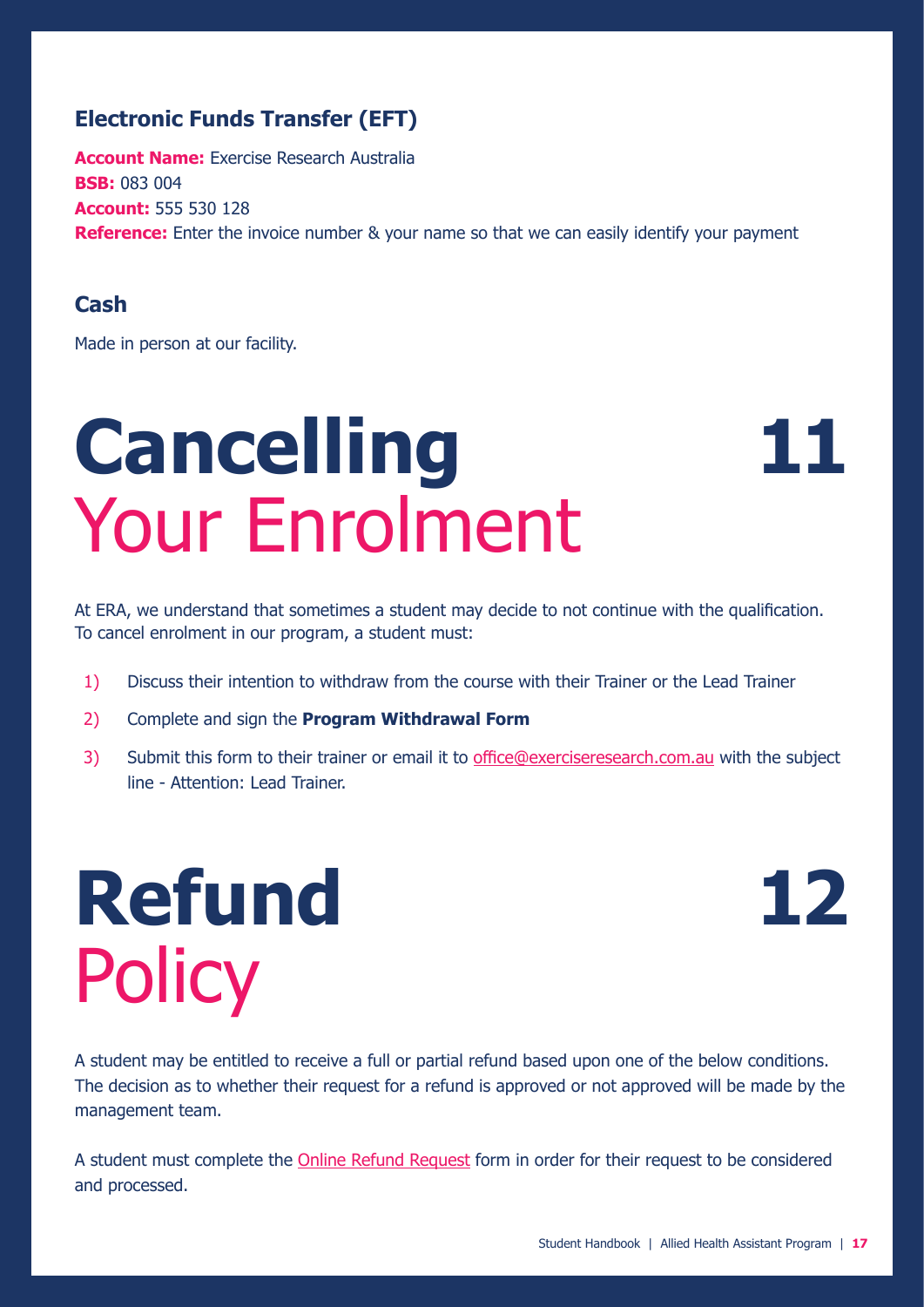### **Condition 1 | Student Withdrawal (Within 1-7 Days)**

A student has a 7-day cooling off period from the date they sign the enrolment form with which to change their mind and withdraw their enrolment. The student can request a **full refund** of any amounts paid to Exercise Research Australia Pty Ltd towards their Student Services & Amenities and Materials fees.

Note: 'Condition 3' – no refund will apply from the date of a student's first scheduled class.

### **Condition 2 | Student Withdrawal (After 7 Days)**

When a student chooses to withdraw their enrolment after 7 days from the date they sign their enrolment form and prior to their first scheduled class, 50% of the Student Services & Amenities and Materials fees remain payable to Exercise Research Australia Pty Ltd. The student can request a **proportionate refund** equal to the amount paid that exceeds 50%.

Note: 'Condition 3' – no refund will apply from the date of a student's first scheduled class.

### **Condition 3 | Student Withdrawal (On or After 1st Scheduled Class)**

No refund applies when a student chooses to withdraw their enrolment on or after the date of their first scheduled class, irrespective of whether the student has attended. The total value of the student's Tuition, Student Services & Amenities and Materials fees remain payable to Exercise Research Australia Pty Ltd.

### **Condition 4 | Student Hardship**

Exercise Research Australia Pty Ltd may in its absolute discretion take into consideration a student's request for a refund where extenuating circumstances exist. The student must provide a written request including sufficient details for consideration of their circumstances to Exercise Research Australia Pty Ltd.

### **Condition 5 | Postponement of a Program**

A student will be notified a minimum of 4 weeks prior to their scheduled program commencement date if their program is postponed for any reason.

- a) **No refund** applies where the postponement period is 6 weeks or less from the scheduled program commencement date.
- b) A student can request a **full refund** of any amount paid to Exercise Research Australia Pty Ltd towards their Student Services & Amenities and Materials fees when the postponement period exceeds 6 weeks.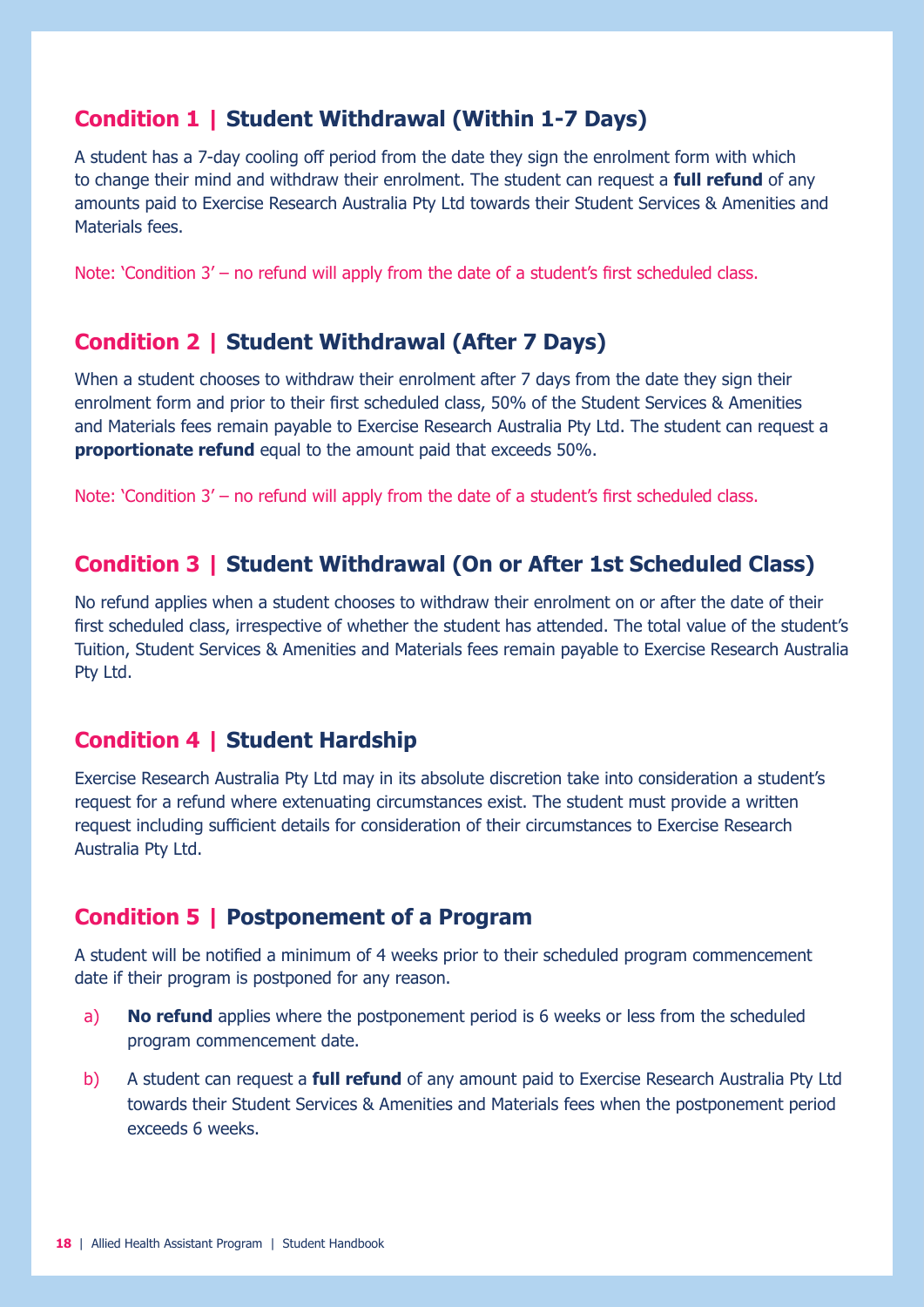### <span id="page-18-0"></span>**Condition 6 | Cancellation of a Program**

If we cancel a program, a student can request a full refund of any amounts paid to Exercise Research Australia Pty Ltd towards their Student Services & Amenities and Materials fees.

### **Condition 7 | RTO Closure**

In the unlikely event that Exercise Research Australia Pty Ltd ceases to operate as a Registered Training Organisation, the student will automatically receive a **proportionate refund of their tuition fee** based on the total amount of training yet to be completed at the time of Exercise Research Australia Pty Ltd ceasing operations.

### **How to Apply for a Refund**

- 1) The student must complete and submit the Online Refund Request form in full.
- 2) The Training & Quality Coordinator will advise the student via email as to whether their request for a refund was approved/not approved within 10 working days of receiving the student's completed online form.
- 3) Where a student is granted a refund, Exercise Research Australia Pty Ltd will process the refund via electronic banking to the students nominated bank account within 30 working days of the student being notified of the outcome of their request.
- 4) All documentation relating to the students request for a refund will be kept in the student's electronic file.
- 5) A student has the right to appeal the decision made by management if they do not agree with the outcome of their request for a refund. The student must:
	- a) Lodge their appeal no later than 5 working days after being advised of the outcome; and
	- b) Follow the instructions in the [Complaints & Appeals Policy](https://www.exerciseresearch.com.au/governance/complaints-and-appeals) on our website.

# **Overdue Accounts**



ERA reserves the right to refer a student file to their debt collectors if the student repeatedly has failed to pay their invoices. In the event an overdue account is referred to a collection agency and/or law firm, the student will be liable for all costs which would be incurred as if the debt is collected in full, including commission on collection of the additional costs and including legal demand costs.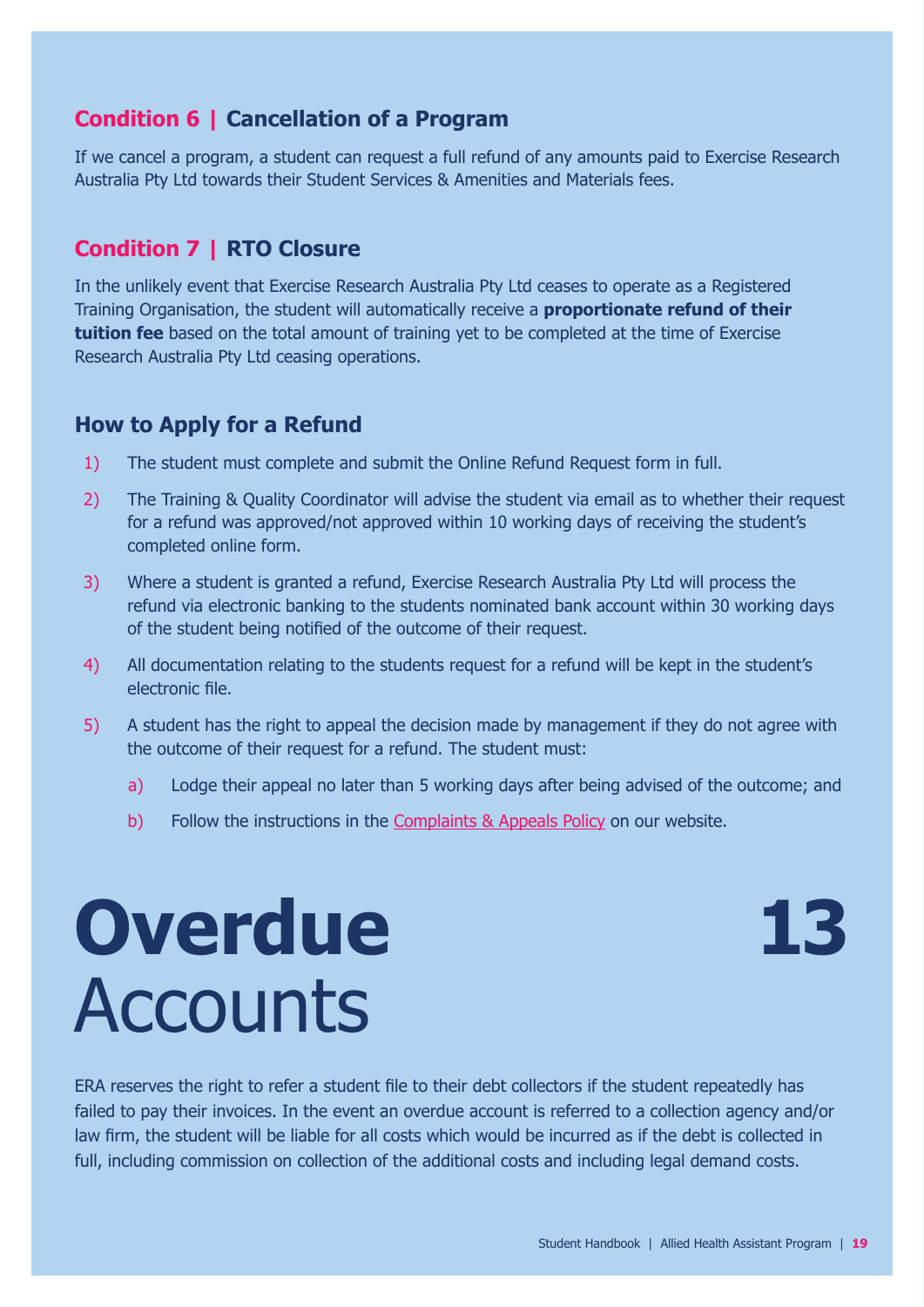### **14**

# <span id="page-19-0"></span>**Recognition** Pathways

ERA recognises AQF qualifications and Statements of Attainment issued by other Registered Training Organisation in Australia and communicates this recognition through information provided to applicants during the pre-training review and enrolment process (Phases 1-3).

### **Credit Transfer (CT)**

A Credit Transfer exists when a person was assessed as Competent in unit of competency (UOC) at another educational provider and that same UOC exists in our program. Students must be able to provide ERA with a Statement of Attainment or Transcript of Results from the other educational provider to enable us to cross check it against the 16 UOC's in our program. Where one or more CT's exist, the student's training plan is updated to reflect this outcome at the UOC level.

### **Recognition of Prior Learning (RPL)**

RPL is an assessment process that assesses the individual's non-formal and informal learning to determine the extent to which that individual has achieved the required learning outcomes, competency outcomes, or standards for partial or total completion of a qualification. It means that the candidate gains credit towards all, or part of a vocational qualification without undertaking the complete training program. RPL can be granted for one or more units of competency (UOC). This means that when undertaking the qualification, the training and assessment volume can be reduced.

Note: RPL is only granted for a complete unit of competency and therefore no partial RPL will be considered.

### **When Would Someone Apply for RPL?**

Most people apply for RPL when they are considering enrolling into a complete qualification but believe that they already have some of the knowledge and skills that are obtained when completing the full qualification. Where this knowledge and skill can be linked to a UOC, the individual may wish to apply for RPL for that UOC.

If the individual commences a qualification, they will not be required to undertake training and assessment for that particular UOC where they have been deemed 'competent' in that UOC through the RPL process.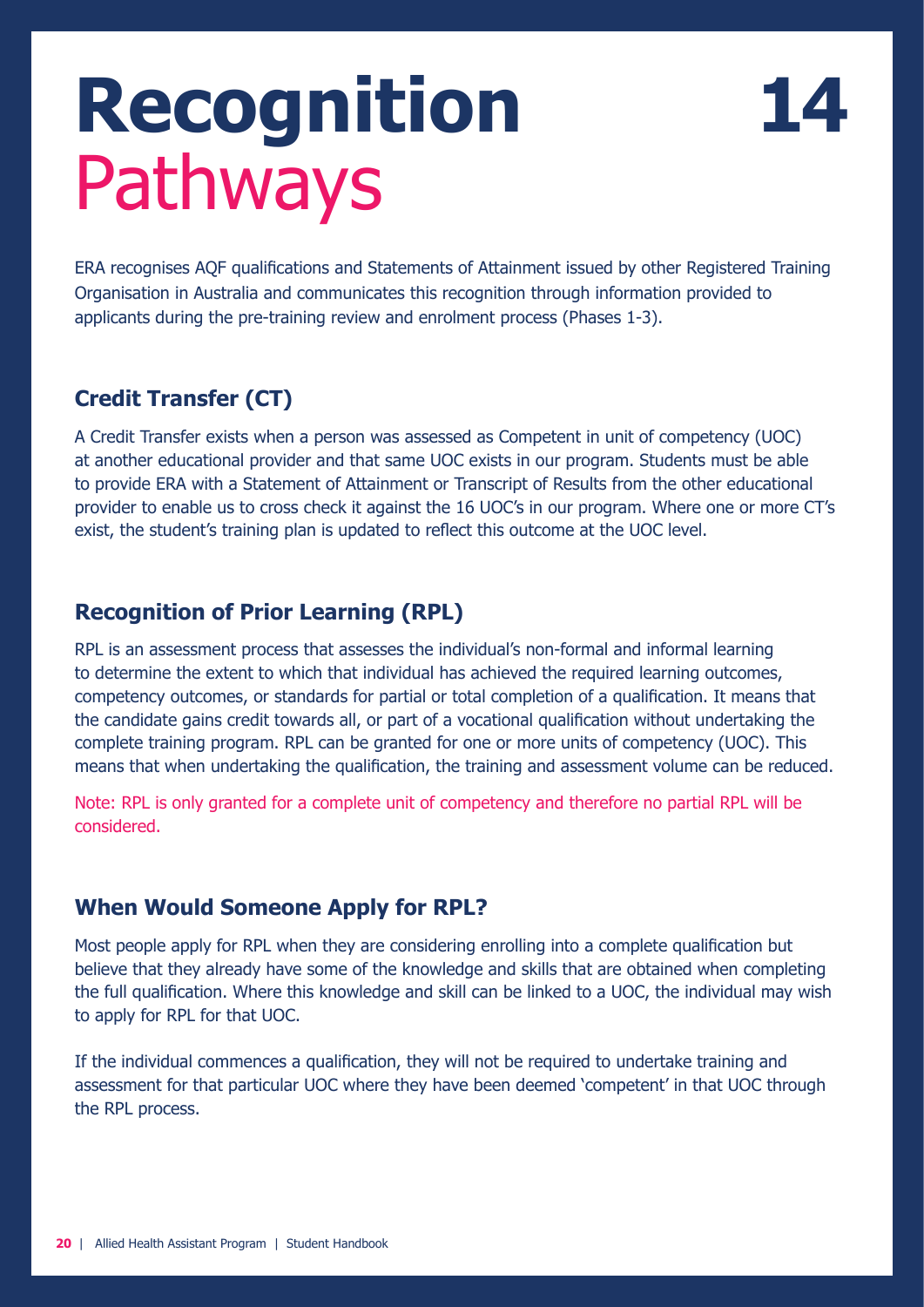### **Applying for RPL and Associated Fees**

- 1) Prior to commencement of the RPL assessment, the applicant must complete the online application for enrolment;
- 2) A **non-refundable fee** of \$250.00 to cover the evaluation of an application for RPL is payable following the phone interview, should the applicant wish to continue with the RPL process;
- 3) A **desk assessment fee** of \$350.00 per unit of competency is chargeable prior to each unit assessment taking place;
- 4) Any **observation assessment** undertaken as part of the RPL process will incur a \$50.00 fee prior to the observation taking place.

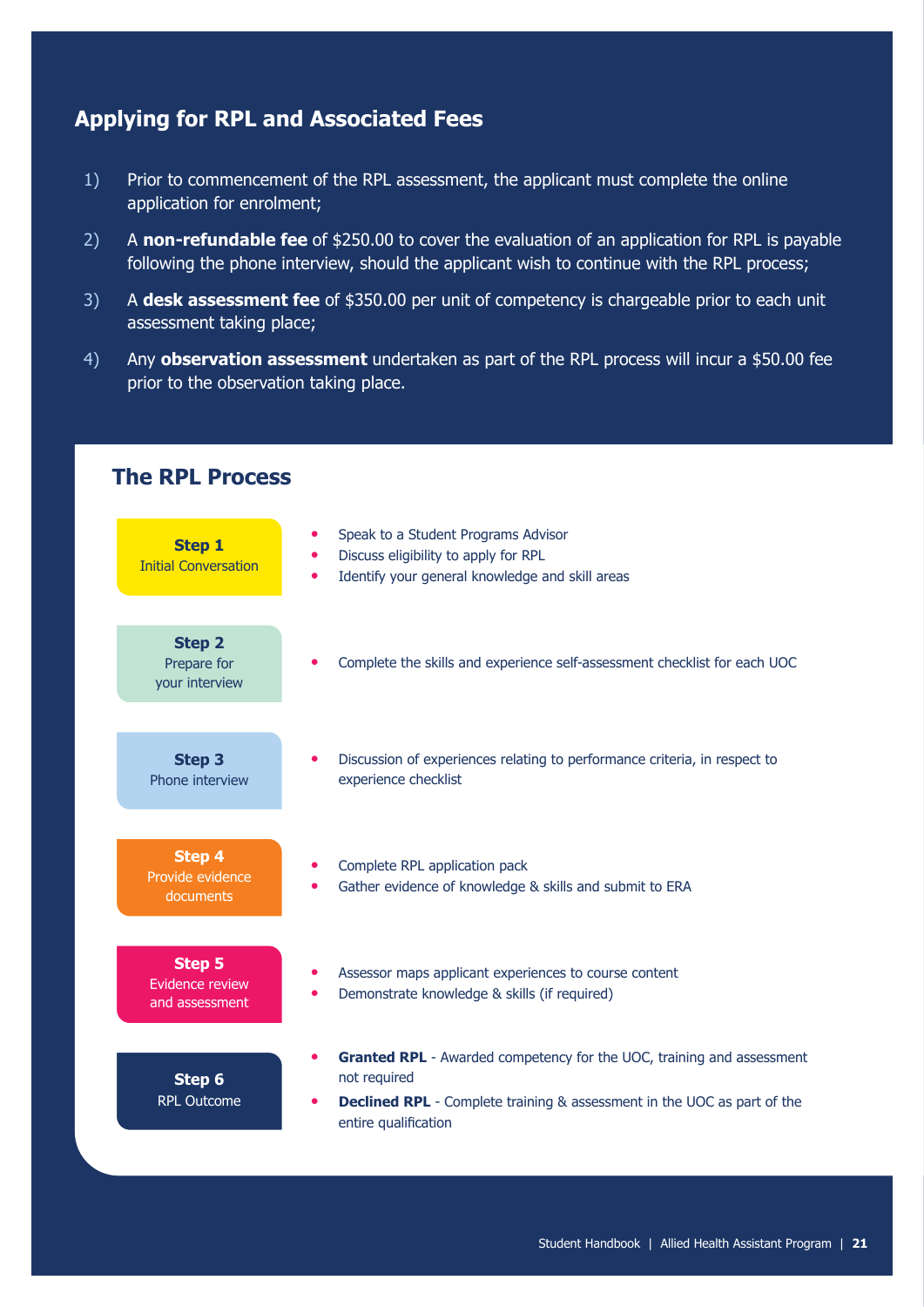# <span id="page-21-0"></span>**Deferral** & Extension Policy

Sometimes situations arise where a student needs to make changes to their enrolment for reasons such as:

**15**

- Needing to defer training due to a medical condition;
- Family or personal issues preventing them from undertaking training at the present time:
- Unplanned lengthy holidays.

Students may apply to make a changes their enrolment at any time within the training period.

### **Deferring from the Program | Maximum 6 Months**

Students may defer from their training for a period of no longer than 6 months in duration. The deferral period **starts** the day deferral is granted. The student will receive email communication from our Training & Quality Coordinator confirming the date training must recommence as well as other important information.

### **How to Defer?**

Students **must** notify their trainer via CANVAS of their intention to defer and include their reason for deferral and the date they expect to return to their studies at ERA.

### **Fees and Charges Relating to Deferral**

Deferring from the program **does not mean** deferring fees. A student is still responsible for all fees and charges associated with their original enrolment as per their signed Statement of Fees.

### **Extending the Program | Maximum 3 Months**

Where a student believes they won't be able to complete the program in the designated time frame as detailed on their training plan, they may apply to extend their training plan by a maximum of 3 months, which in turn extends the end date of their program. The training plan will only be altered by mutual agreement between the student and ERA. The trainer will then coordinate any changes that need to be made to classes and when assessments take place.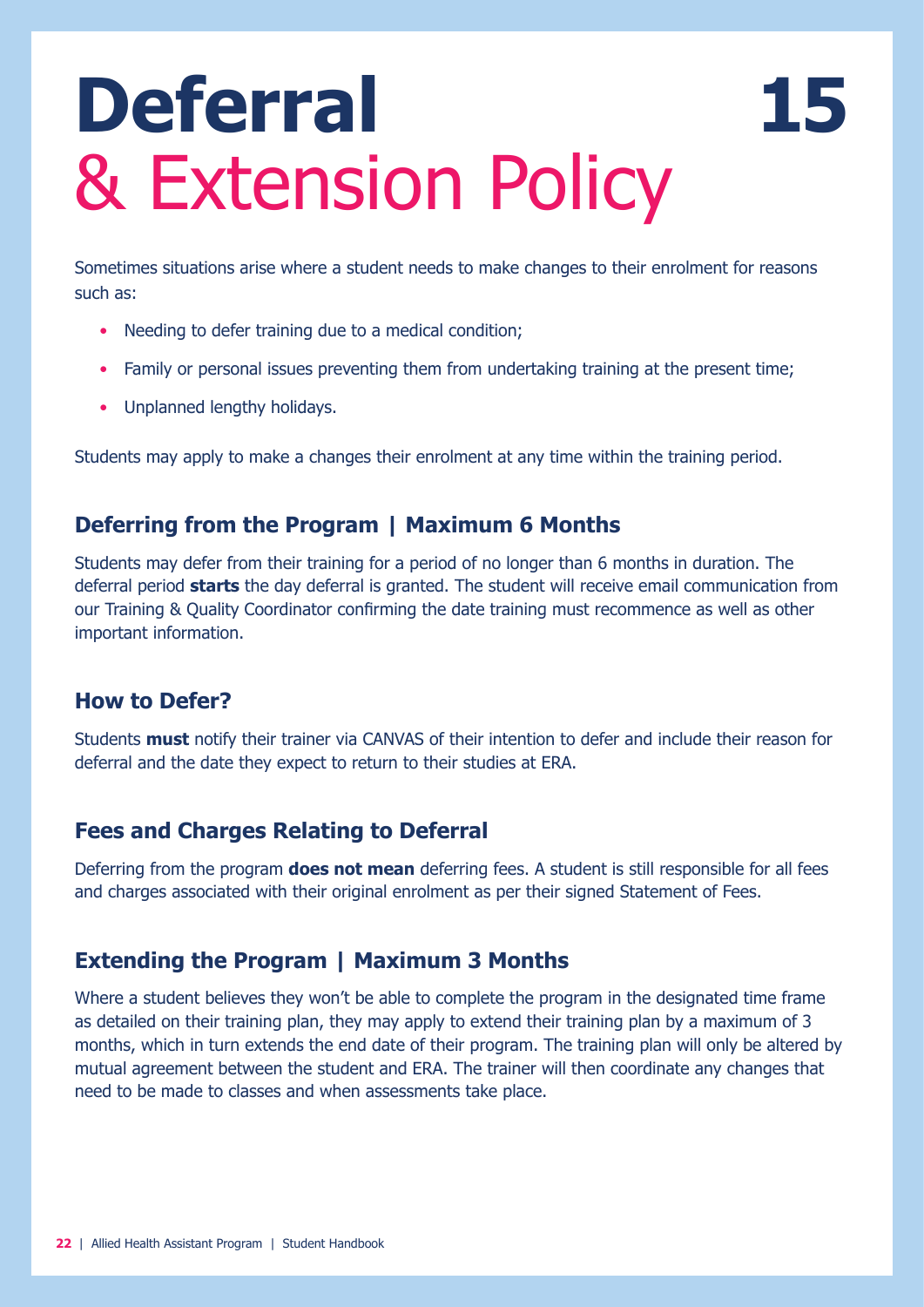### <span id="page-22-0"></span>**How to Extend the Program?**

Students must notify their trainer via CANVAS of their request to extend their program and include their reason for extension, in addition to providing a proposed date that they wish to extend their program to. The student is required to meet with their trainer (via face-to-face, telephone or online meeting) to discuss the extension request and to determine a reasonable time frame for both the student and ERA to complete the training. The meeting must take place prior to when the program is scheduled to conclude. There is no fee charged to the student for extending their program.

Students need to be aware that ERA are under NO obligation to deliver training and assessment outside of the agreed period defined in a student's **original** training plan.

# **Student Rights** & Responsibilities

**16**

### **Rights**

- 1) To receive all information required prior to enrolling in the program in order to make an informed decision. This includes but is not limited to modes of study, program fees and charges, terms of enrolment, policies and procedures, program requirements, program information and provider information;
- 2) To sign an agreement with Exercise Research Australia Pty Ltd outlining the terms and conditions of enrolment of the program and a final confirmation of the fees payable;
- 3) To seek advice or support from staff or personnel when required;
- 4) To apply for RPL or CT;
- 5) To access their own records that relate to current or past training and assessment with us.
	- a) Students should email [office@exerciseresearch.com.au](mailto:office%40exerciseresearch.com.au?subject=Attention%3A%20Training%20%26%20Quality%20Coordinator) with the subject line Attention: Training & Quality Coordinator, to request a copy of their records which will be provided to them within 14 days of their request;
	- b) For privacy purposes a student will be required to provide certain identification to the TQC prior to receiving any information about their records.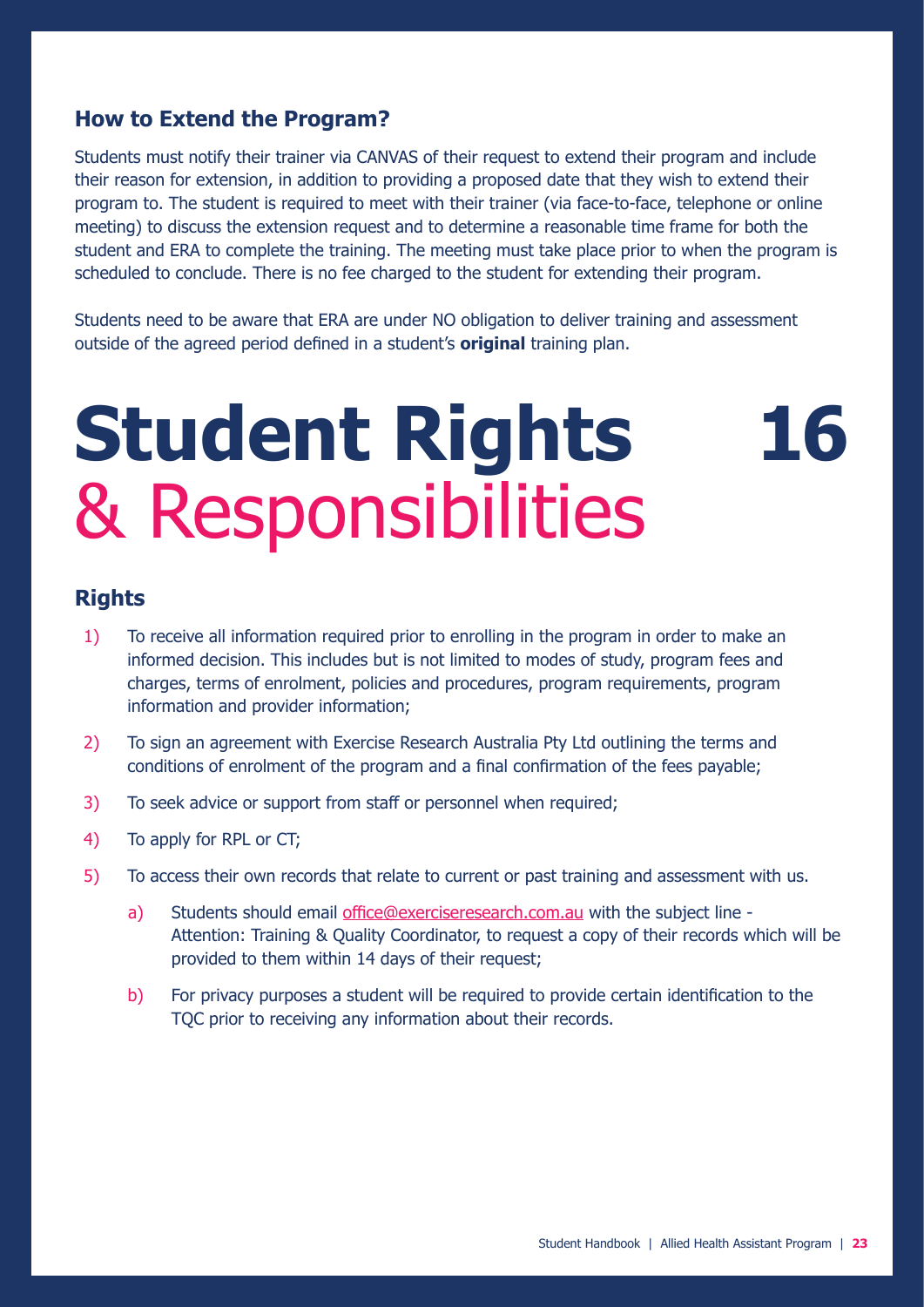### **Responsibilities**

- 1) Follow and adhere to each of the policies and procedures detailed in this handbook and in the CANVAS student online portal;
- 2) Treat the ERA staff, fellow students, and all other visitors to ERA with respect and courtesy;
- 3) Comply with our Student Code of Conduct as detailed in this handbook;
- 4) Attend all scheduled classes (unless a reason for absence is provided prior);
- 5) Arrive at class 15 minutes before the scheduled time;
- 6) Display appropriate behaviour so as not to disrupt the learning of other students;
- 7) Bring all necessary materials to class;
- 8) Dress in or bring appropriate active wear for practical classes;
- 9) Treat supplied materials with care as there will be a replacement fee;
- 10) Complete and submit all assessment tasks by the due date and time (unless prior arrangements have been agreed upon with the trainer);
- 11) Provide up to date emergency contact information;
- 12) Read all ERA health and safety guidelines;
- 13) Communicate concerns, questions or complaints to an ERA staff member as soon as possible in line with ERA procedures;
- 14) Inform ERA when your personal details change, i.e. change of address, telephone number, or financial circumstances that may affect your ability to meet your payment requirements;
- 15) Inform ERA of any changes to your enrolment status i.e. transferred, deferred or cancelled;
- 16) Obtain a working with children's check (WWCC), police check and immunisations as required prior to commencing industry placement.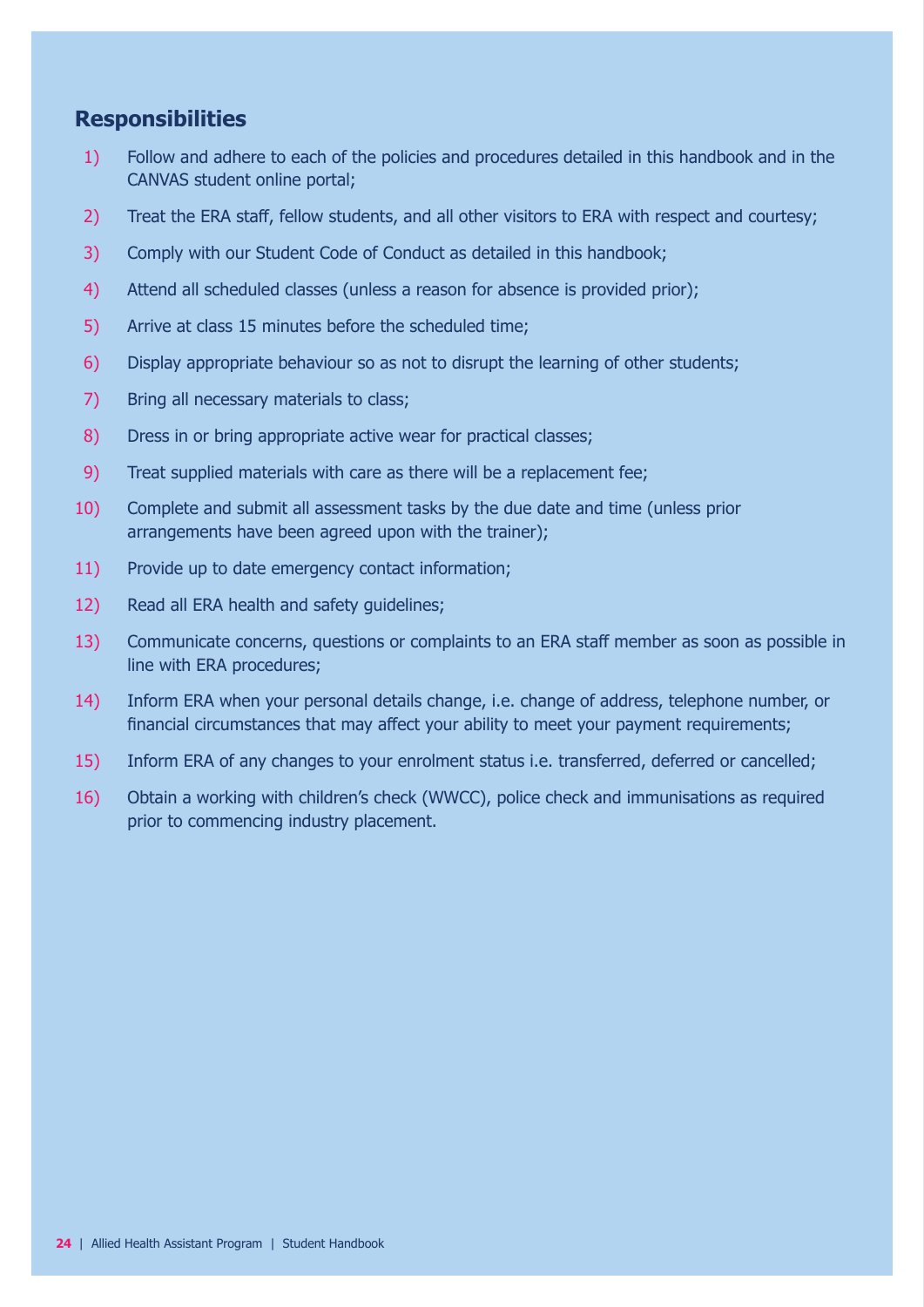# <span id="page-24-0"></span>**Student Code** of Conduct

ERA makes every effort to practice co-operation and mutual respect in all its day-to-day interactions to uphold high quality, professional training and assessment services. The same disciplined behaviour is expected of students as a contribution to a functional learning environment, and as a sign of respect to all ERA staff and including your fellow students. ERA reserve the right to refuse students access to the training venue in addition to requesting a student to leave the premises if we are under the belief that a breach of the Student Code of Conduct has taken place.

### **Code of Conduct | General**

- 1) Students must not behave in a violent or offensive manner towards other students, ERA staff members or to any external staff/clients/customers associated with ERA;
- 2) Students must at no time misuse or abuse the equipment or facilities used to provide training;
- 3) Unless the trainer/assessor allows it for the purpose of assessment, students are not permitted to be on a personal device such as smart phone/tablet/laptop whilst assessment is being conducted;
- 4) Any deliberate damage to equipment and/or facilities must be paid for by the student(s) responsible;
- 5) Students must not smoke in any area of the premises;
- 6) Students must not be under the influence of alcohol or mood-altering substances or bring and/ or consume alcohol or mood-altering substances whilst on the training premises;
- 7) Students must wear appropriate clothing and footwear for physical activity to each class in order to undertake the practical requirements of the fitness program;
- 8) Sandals and open toe shoes will not be accepted in the gymnasium or sports science laboratory;
- 9) Students are required to bring a towel to class for use in the gymnasium and during practical activities;
- 10) Students must place towels on all benches prior to use and ensure that equipment has been thoroughly wiped clean after use;
- 11) Students are to keep the training environment safe and tidy by storing all weight plates and dumbbells on the racks provided;
- 12) Students must not leave equipment laying out on benches or the gym floor after exercise;
- 13) Students must remove weight plates from bars and store them appropriately after use;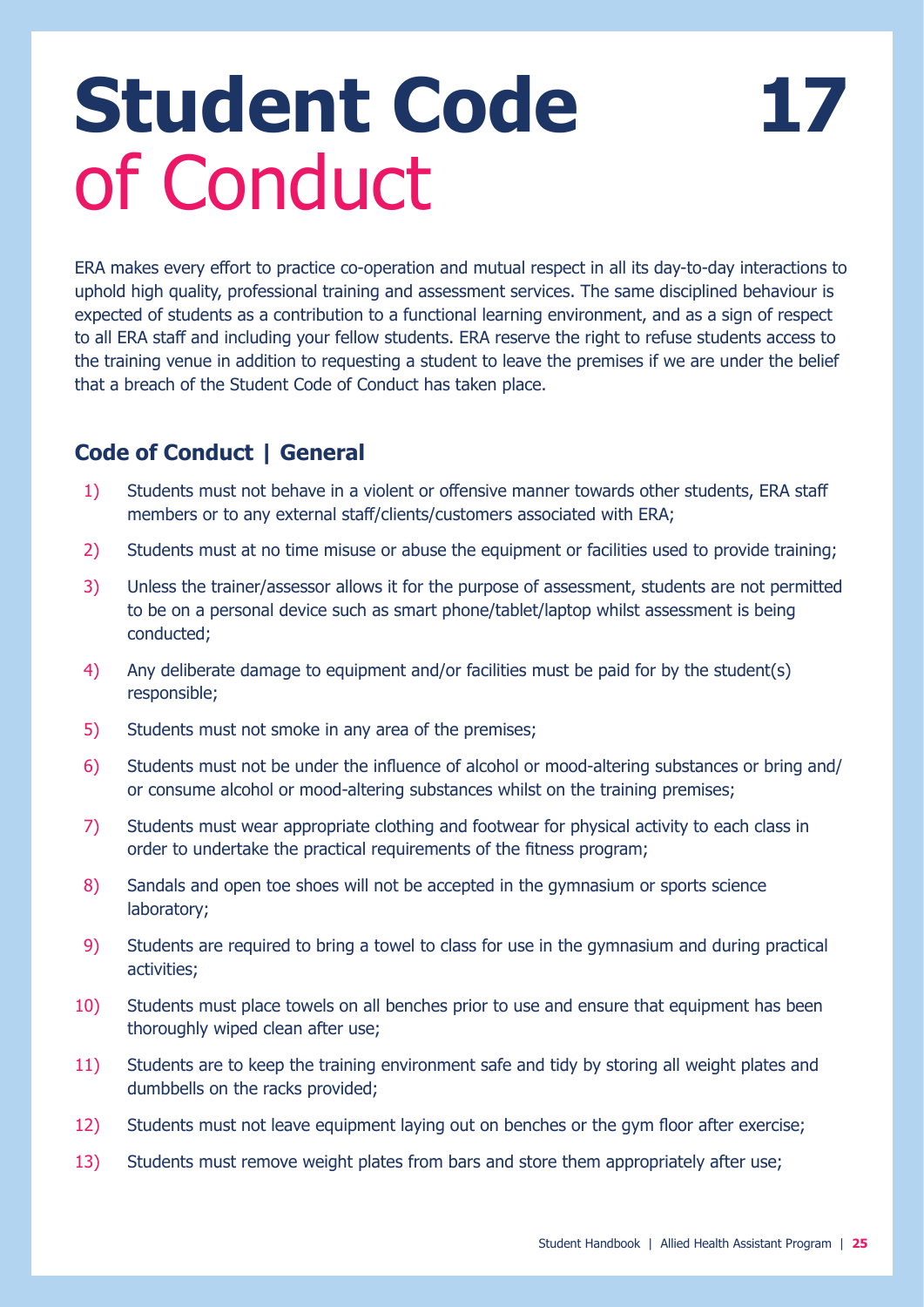- 14) Students bags and other belongings are to be stored in the pigeonholes provided on the ground floor in the reception area;
- 15) Students must not leave their bags or other belongings in the gymnasium or sports science laboratory at any time;
- 16) Students must maintain an acceptable level of personal hygiene before, during and after any physical activity. For this purpose, there are showers located in the bathrooms on the ground floor for student use;
- 17) Students are to bring a drink bottle and a towel to class for use in the gymnasium and during practical activities.

### **Code of Conduct | CANVAS Online Portal (LMS)**

The CANVAS portal is a one stop shop for everything relating to the student's program – their class calendar, screencasts, videos, lectures, resources, website links and assessments. CANVAS has been designed for educational purposes and is permitted only for personal use. All material and resources are subject to copyright permissions. Students are not permitted to copy or reproduce any of the material without PRIOR written permission and approval by the Education Manager or Managing Director. Students receive personalised login credentials to access their own CANVAS portal.

#### **It is the Student's Responsibility to:**

- Keep their own login details safe as they are fully responsible for all activity under their login.
- Download the CANVAS app to their smart phone and/or tablet with notifications switched to 'on'.
- Login to their CANVAS portal daily to view all new announcements, grades, and communication to them from staff at ERA
- Select 'mark as done' under the Authenticity Declaration in their CANVAS student online portal, which is their confirmation to ERA that all work they submit during the program is their own work.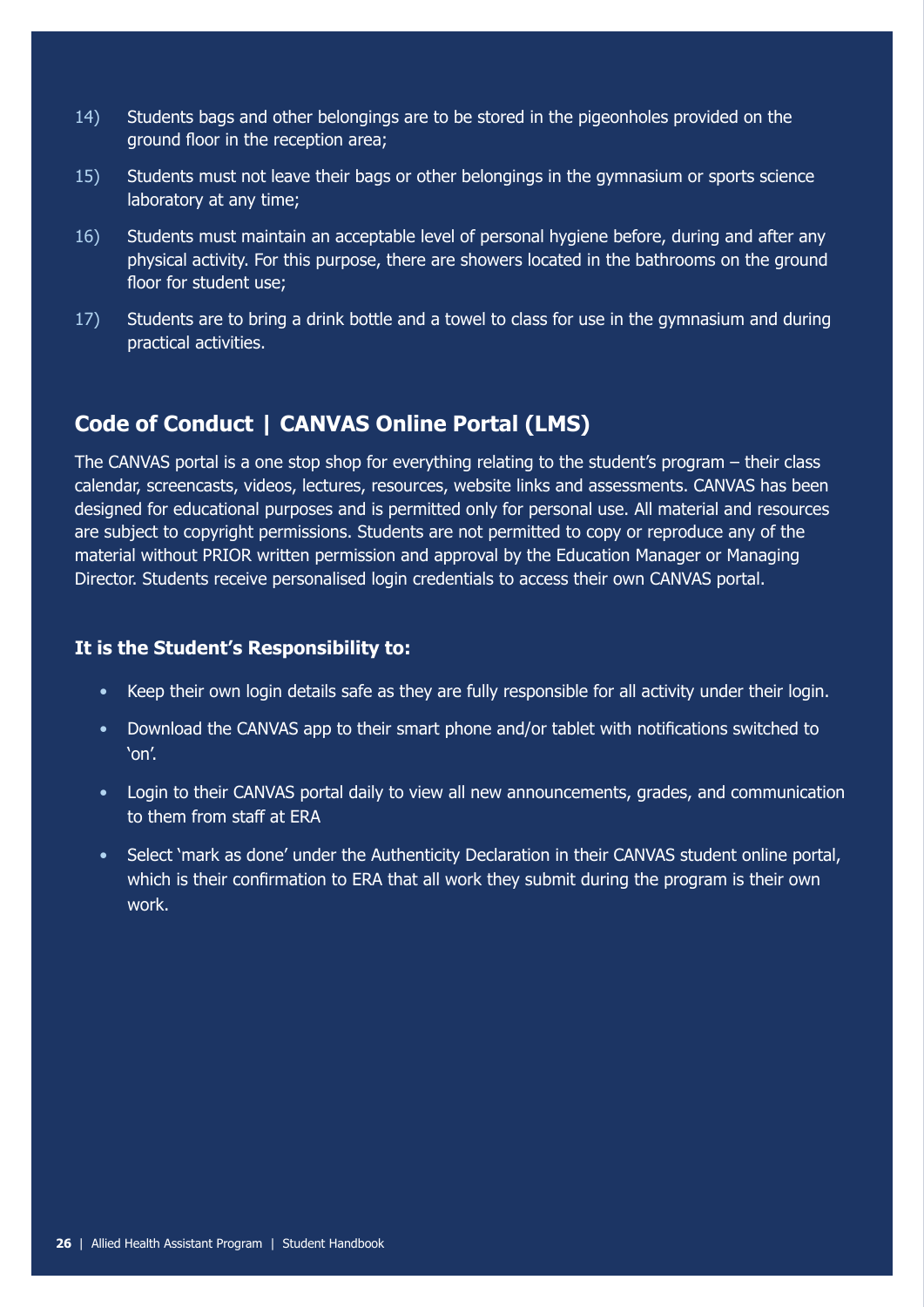# <span id="page-26-0"></span>**Student Internet 18** Use Policy

This policy has been developed to ensure that our network is able to cater sufficiently for the needs of the business. We are only able to achieve this by separating the networks used by staff and students and monitoring usage to set-up access to the sites required for undertaking the work requirements of the Allied Health Assistant Program. This policy sets out guidelines for acceptable use of Exercise Research Australia's computer network, by students enrolled with us. If a student is unsure about what constitutes acceptable internet usage, then it is their responsibility to ask their trainer for further guidance and clarification.

This policy applies to all students of Exercise Research Australia who use any device that utilises the company network/internet connection. All students must adhere to the policies concerning computer and internet usage. Violation of this policy could result in disciplinary and/or legal action including cancellation of your enrolment from the Allied Health Assistant Program. In this case, your University would also be notified in writing of this event and associated disciplinary actions would ensue. Students may also be held personally liable for damages caused by any violations of this policy.

During the PTR process, all students choosing to enrol at ERA will be required to acknowledge receipt and confirm that they have understood and agree to abide by the rules of this policy.

### **Computer and Internet Usage**

- Students are expected to use the internet responsibly and productively. Internet access is limited to study-related activities.
- Limited personal use is permitted where it:
	- Is infrequent and brief;
	- Does not interfere with the course work expected to be carried out;
	- Does not interfere with the operations of Exercise Research Australia;
	- Does not compromise the security of Exercise Research Australia's hardware and software systems;
	- Does not impact on Exercise Research Australia's electronic storage capacity;
	- Does not decrease Exercise Research Australia's network performance (e.g. streaming of YouTube videos);
	- Does not incur any additional expense for Exercise Research Australia;
	- Does not violate any laws;
	- Does not compromise any confidentiality requirements of Exercise Research Australia;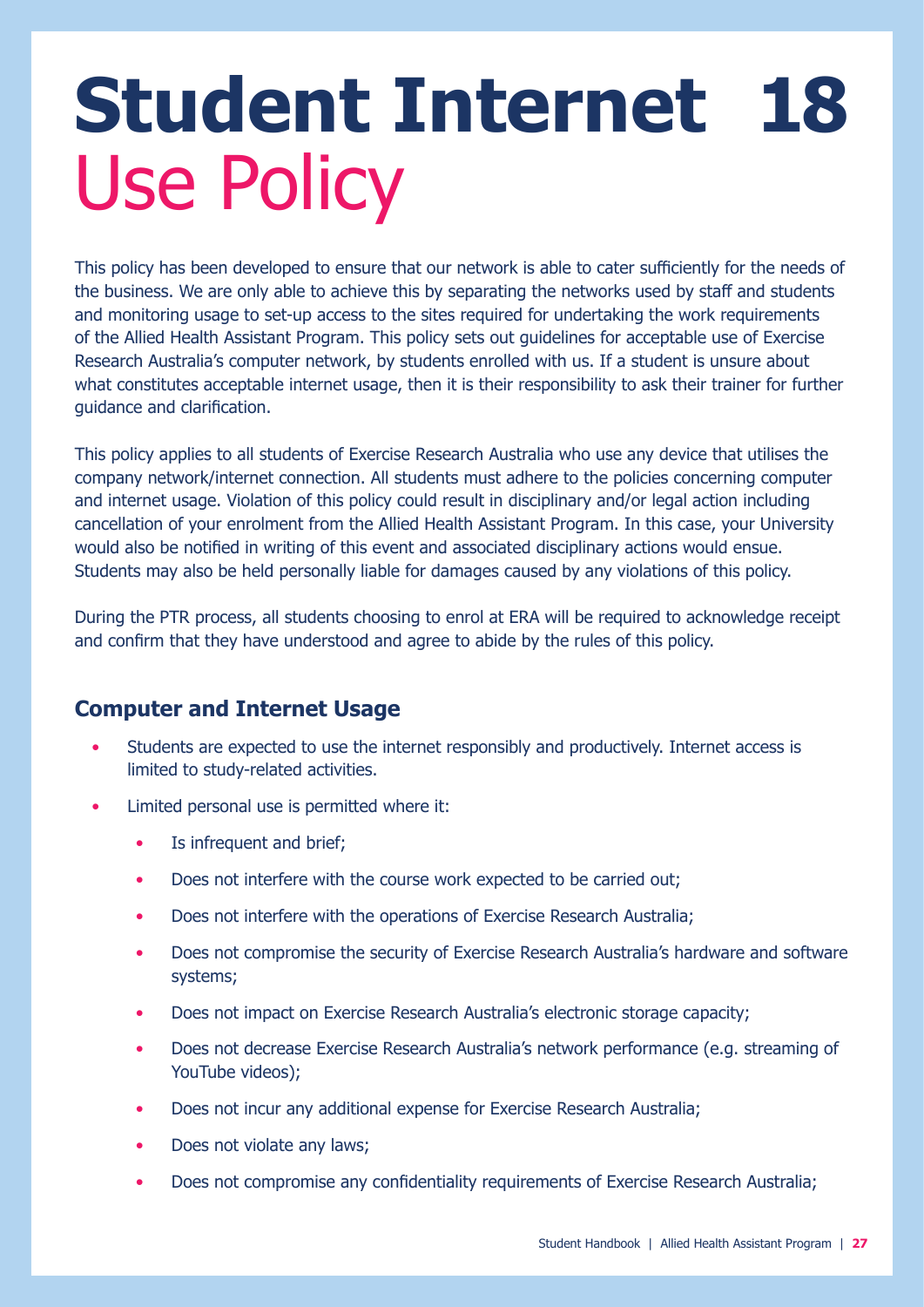- All Internet data that is composed, transmitted and/or received by Exercise Research Australia's computer systems is considered to belong to Exercise Research Australia and is recognised as part of its official data. It is therefore subject to disclosure for legal reasons or to other appropriate third parties;
- The equipment, services and technology used to access the internet are the property of Exercise Research Australia and the company reserves the right to monitor internet traffic and monitor and access data that is composed, sent or received through its online connection;
- All electronic devices (business and personal) when connected to our networks will be monitored (in terms of site access and data usage) by a third party who will provide reports to ERA management each month as requested.

### **Unacceptable Use of the Internet by Students**

### **Includes, but is not limited to:**

- Sending or posting discriminatory, harassing, or threatening messages or images on the internet;
- Using computers to perpetrate any form of fraud, and/or software, film or music piracy;
- Stealing, using, or disclosing someone else's password without authorisation;
- Downloading, copying or pirating software and electronic files that are copyrighted or without authorisation;
- Sharing confidential material, trade secrets, or proprietary information outside of the organisation;
- Hacking into unauthorised websites;
- Introducing malicious software onto the company network and/or jeopardizing the security of the organisation's electronic communications systems;
- Passing off personal views as representing those of the company.

All terms and conditions as stated in the Student Internet Use Policy are automatically applicable to all users of Exercise Research Australia's network and internet connection.

All terms and conditions as stated in this policy reflect an agreement of all parties and should be governed and interpreted in accordance with the policy and procedure mentioned above.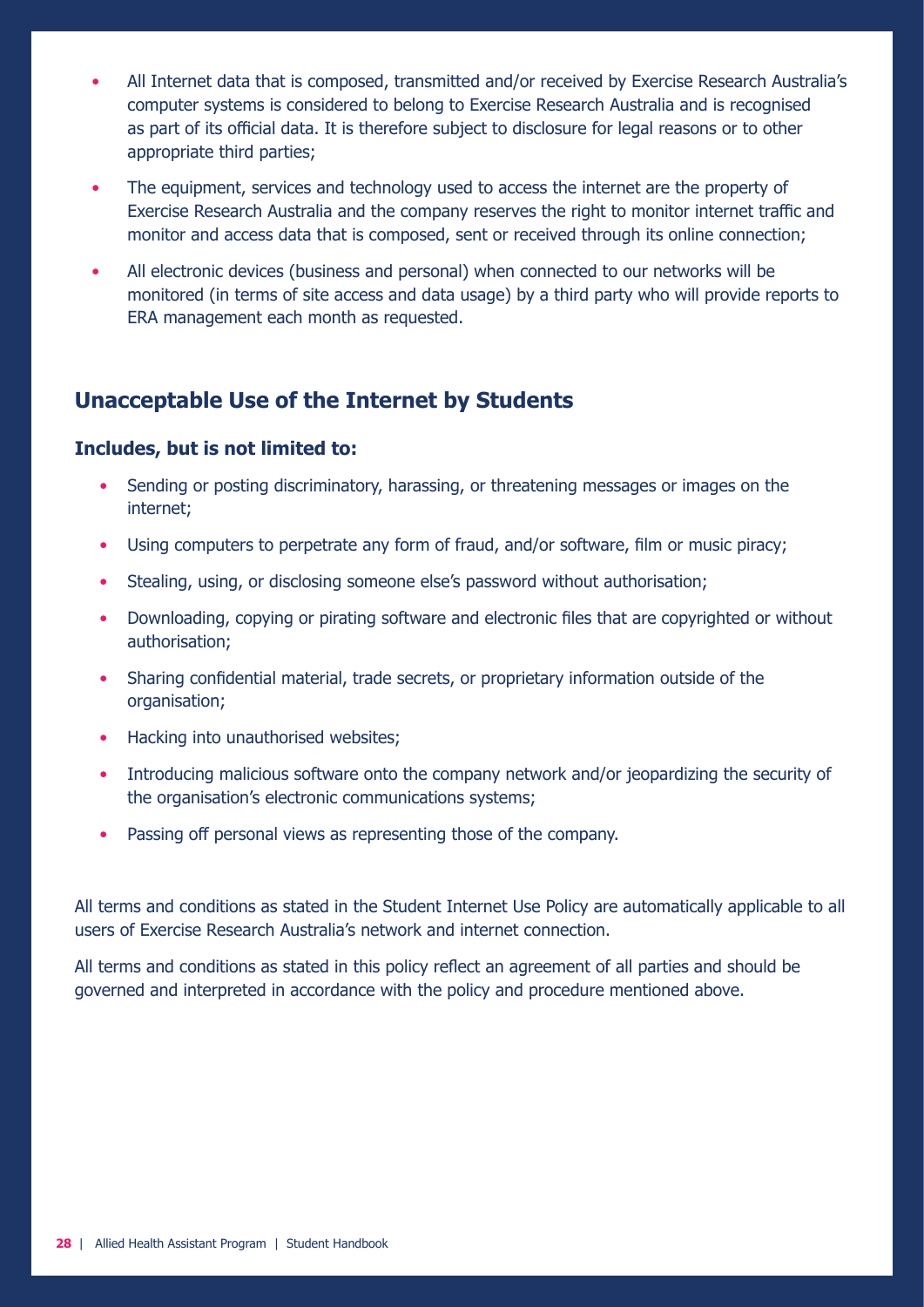### <span id="page-28-0"></span>**Student** Support Mechanisms **19**

### **How Do We Help?**

If a student advises ERA staff of a specific learning need either at the time of enrolment or during the program, we will do our very best to provide them with the appropriate support and guidance with the aim of assisting them to obtain competency in the program they have undertaken with us. This assistance provided by ERA staff will be within the principles of fairness and flexibility of workplace assessment and will be offered in a discrete manner.

If a student meets the ERA program entry requirements but during the pre-training review and/or across the duration of their training it is identified that the student needs support, the student will be advised by our staff of the support measures available to them at ERA. For instance, additional staff support time and/or material can be made available to students who identify as having difficulty understanding course content or ERA processes throughout the program.

Students with literacy and/or numeracy support needs will be given opportunities to carry out a series of tasks, or complete a number of activities to support the development of their skills to the required level. Trainers and Assessors are advised during the Implementation Team Meeting about any students who were identified during their pre-training review as requiring additional and/or specialised support.

### **Course Content Support**

Should you require assistance with the content being delivered and assessed within your program, please use the support sessions available to speak with an ERA trainer. Instructions on how to access support sessions will be provided to you during the 'Program Essentials' course.

**Book an individual support session**

**Attend online Q&A class support sessions**

 $\blacktriangleright$ 

**Ask questions before and after practical days or tutorials**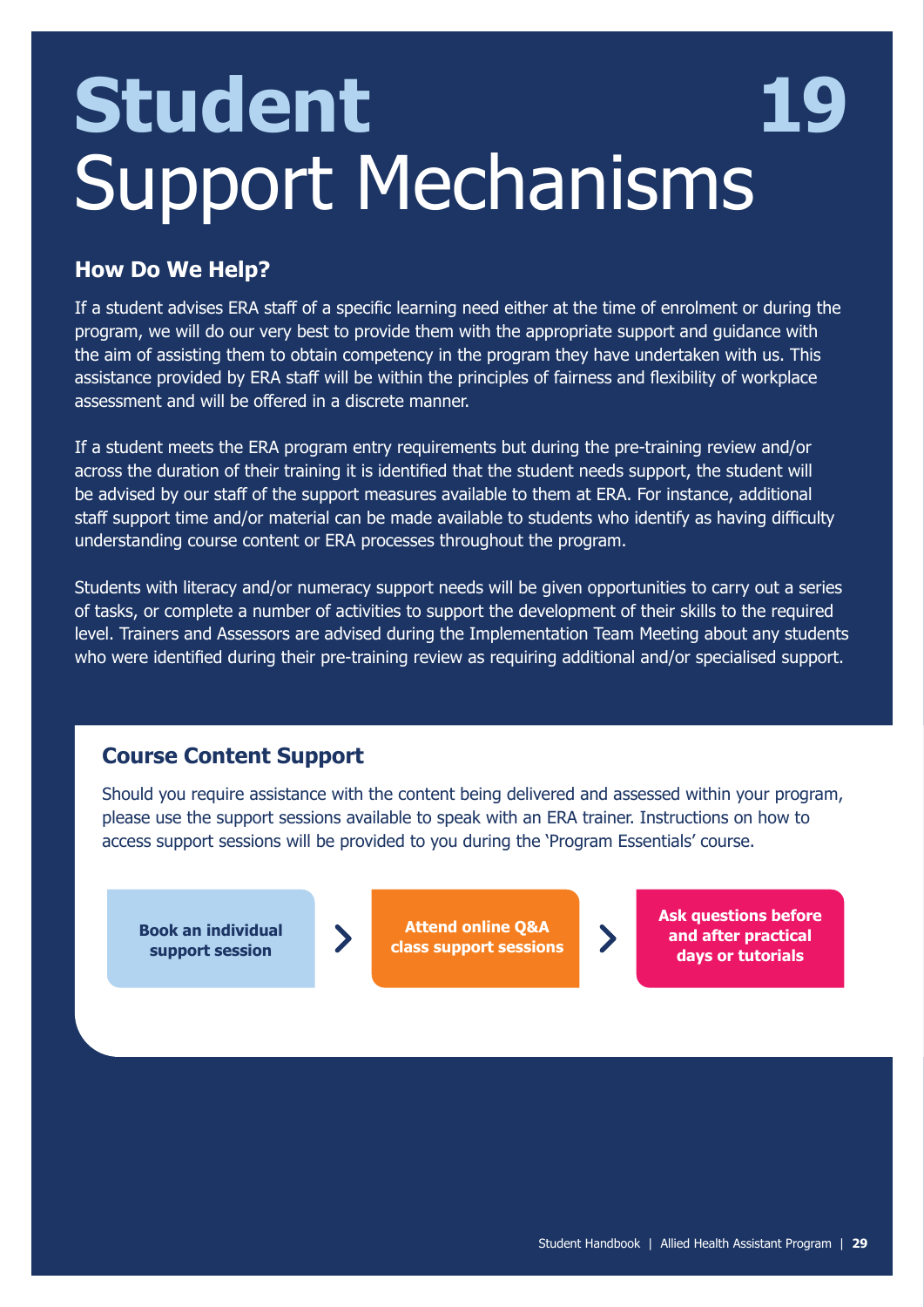### <span id="page-29-0"></span>**Student Support and Assistance**

- Following enrolment, all ERA training staff will be available to provide support to enrolled students via student support sessions. These sessions are displayed in the student's 'Canvas calendar'.
- Students identified by ERA staff as requiring support will be provided with information on the support available and encouraged to use these services.
- All students are provided with a number of support documents in the form of online tutorials and written guides.
- Students' may also request their trainers support during their lunch break.

# **Complaints** & Appeals

**20**

The purpose of having a Complaints and Appeals Policy and Procedure is to provide appropriate mechanisms and procedures to follow for anyone that has a complaint or appeal that needs to be addressed by our organisation. ERA aims to respond to any complaint or appeal promptly, efficiently and effectively with the aim of finding a resolution in a timely manner.

[Read the Policy & Procedure](https://www.exerciseresearch.com.au/governance/complaints-and-appeals) on how we handle complaints and appeals at ERA.

# **Plagiarism** & Cheating

**21**

ERA management and staff are committed to identifying all plagiarism, collusion and cheating by students undertaking any of its assessments. Corrective actions will be applied to prevent plagiarism, collusion and cheating contributing to a unit of competency (UOC) being resulted as competent. In the most severe case this may result in cancellation of a student's enrolment in the program concerned.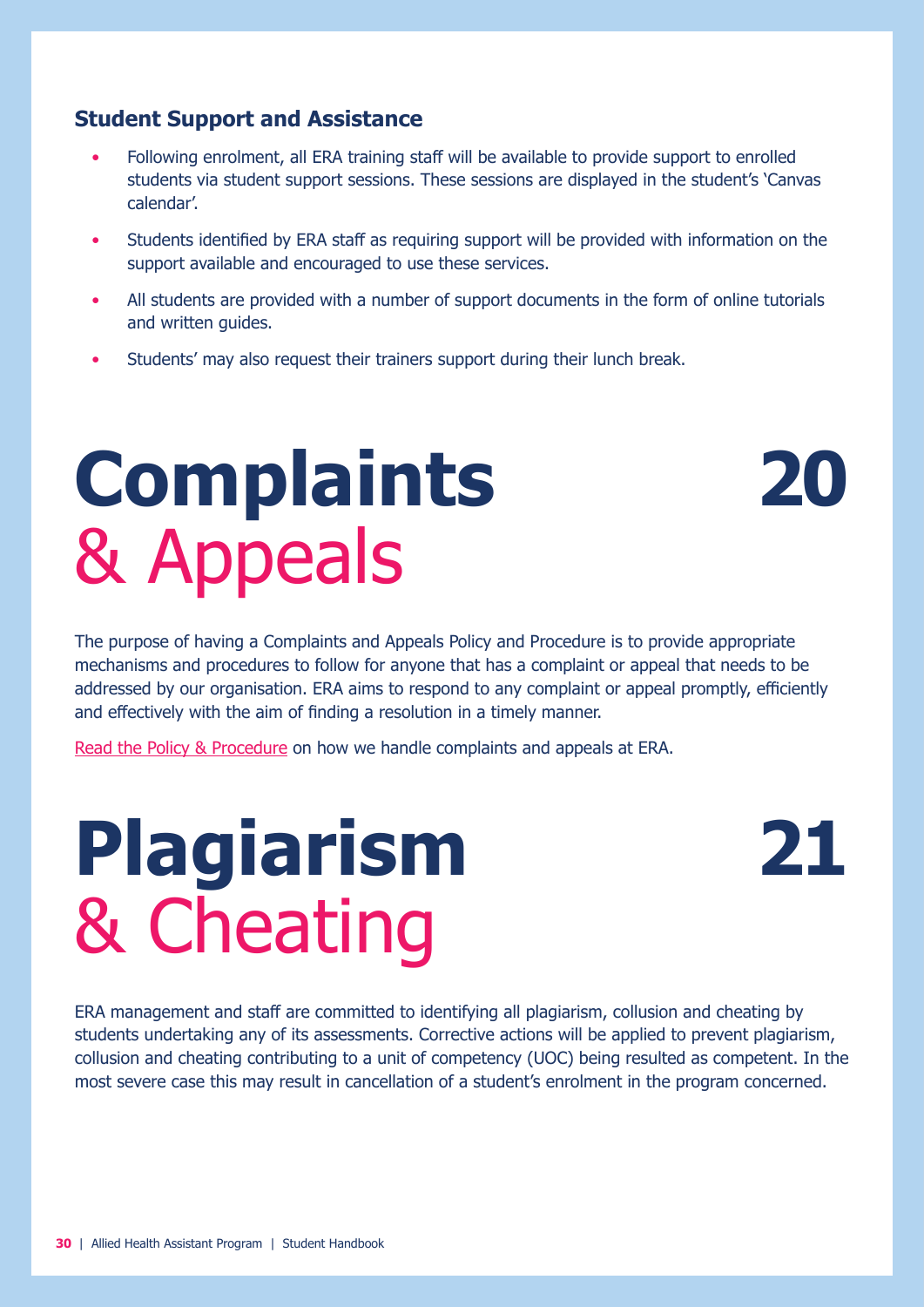- Students identified as engaging in any actual or suspected plagiarism or cheating in any assessment are reported to the Education Manager immediately following the discovery of the action by the trainer and/or assessor.
- The student is provided written notification of the allegation of plagiarism or cheating, whereupon a meeting is scheduled between the student and the Business Manager.
- During the meeting, the student is advised of the details of the allegation and provided the right to state their account of the alleged offense.
- All student interview outcomes will be recorded in writing and placed in the student's file. The student will be required to sign and date this document to confirm and acknowledge the interview and its outcomes.
- If the student denies their involvement in plagiarism or cheating, ERA management will delay any further action until the allegation is further reviewed and evidence examined.
- Where the allegation cannot be substantiated by reasonable evidence, the assessment outcome will be upheld.
- Where the allegation is authenticated by the evidence presented, the student's assessment outcome will be cancelled, and they will be provided with an opportunity to take responsibility for their actions and own up to the offense. The student is then required to re-submit an assessment task that has been modified.
- Where the allegation is authenticated and the student refuses to admit their wrongdoing, the assessment outcome will be cancelled. The student is then required to re-submit an assessment task that has been modified and pay a reassessment fee of \$50.
- Where any student is found guilty of a second offence, their enrolment in the unit(s) will be cancelled. At this point the students training plan will be modified to reflect such changes with the student being required to re-enrol in the unit(s) if they wish to continue in the program. The student will be required to pay a \$50 re-enrolment fee and a \$50 reassessment fee associated with the unit(s) and assessment tasks.
- Should the student wish to appeal the outcome, they are required to follow the complaints and appeal process. Their enrolment will be maintained for the duration of the appeal. Where required an independent adjudicator will be sought and their enrolment will only be cancelled if the appeal is denied.
- The Education Manager shall apply their own discretion on a case by case basis as to whether the student's enrolment in the entire program ought to be cancelled. In the instance that the Education Manager decides to withdraw the student from the program, a statement of attainment shall be issued to the student for any units assessed as competent where those units were not the subject of plagiarism and/or cheating.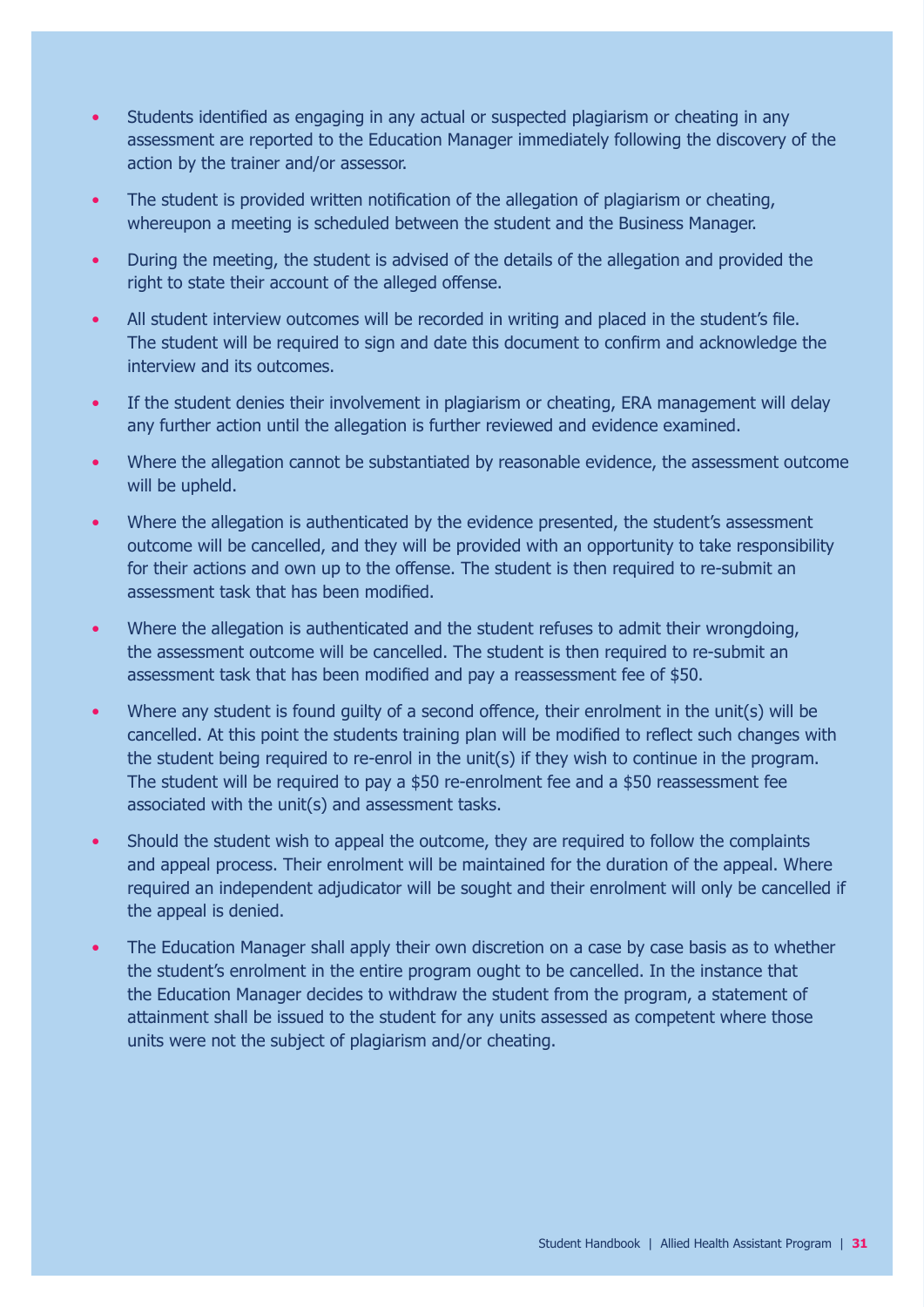# <span id="page-31-0"></span>**Issuing** a Qualification

We are committed to providing students with accurate and timely access to their course completion records.

Qualification Certificates are issued to students who meet all the required outcomes of the HLT43015 | Certificate IV in Allied Health Assistance (Physiotherapy), in accordance with the Standards for RTOs 2015. A Statement of Attainment will be issued where the student has completed at least one unit of competency, but has not completed the full list of units required for the full qualification.

Certificates and SOA's are issued to a student via email in PDF format within 30 calendar days of the student being assessed as meeting some or all the requirements of the qualification providing all program fees owed to ERA by the student have been paid in full.

### **How to Order A Printed Copy of a Certificate or Statement of Attainment?**

Should a student require a printed copy of their certificate or SOA, they are required to follow the steps below.

- 1) Send an email to [office@exerciseresearch.com.au](mailto:office%40exerciseresearch.com.au?subject=Attention%3A%20Training%20%26%20Quality%20Coordinator) with the subject line Attention: Training & Quality Coordinator, and include the following details:
	- a) Their full name, date of birth, address and contact number;
	- b) USI number;
	- c) The year in which they completed their qualification;
	- d) Their mailing address.
- 2) Upon receipt of the email, the TQC will email the student an invoice for \$50.00;
- 3) The student must pay the invoice;
- 4) Once ERA has received payment in full, the certificate/SOA will be mailed.

ERA takes no responsibility for the student's certificate or SOA once posted. It is each student's responsibility to ensure they provided us with the correct mailing address.

Students should direct their queries regarding their Certificate or Statement of Attainment to [office@exerciseresearch.com.au](mailto:office%40exerciseresearch.com.au?subject=Attention%3A%20Training%20%26%20Quality%20Coordinator) with the subject line - Attention: Training & Quality Coordinator.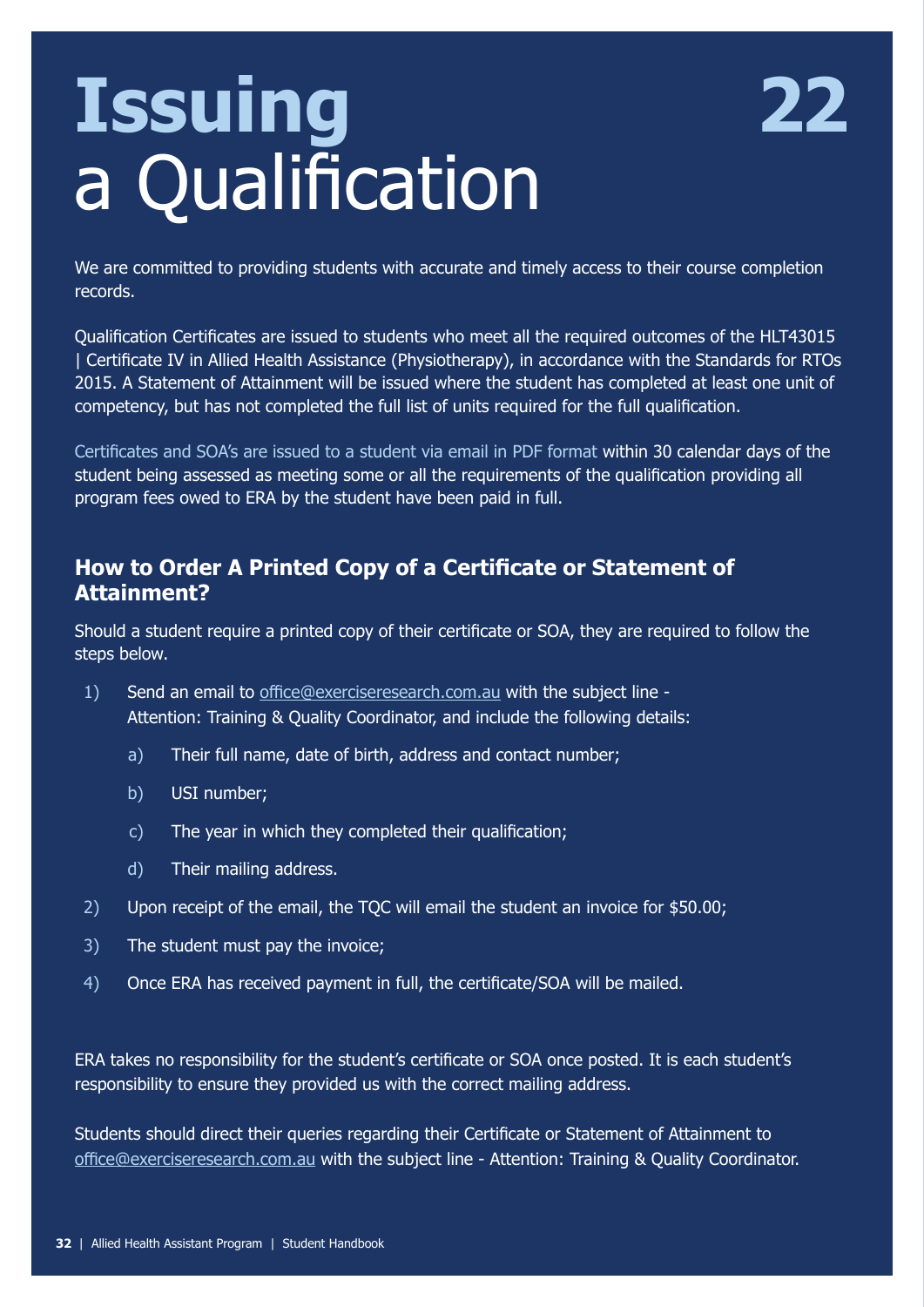# <span id="page-32-0"></span>**Legislation 23 Details**

Registered training organisations are subject to legislation pertaining to training and assessment, as well as business practice. ERA will comply with relevant Commonwealth, State or Territory legislation and regulatory requirements relevant to our scope of registration.

ERA recognises that compliance with legislative requirements underpins the effective implementation of its operations and ensures accountability and transparency of activities of both management and staff.

All enrolled students are provided with legislative and regulatory advice that may impact on their participation in vocational education and training prior to enrolment and throughout the duration of their training with us. This will be communicated to students in writing and by the trainer or ERA management.

### **Complying with Legislation**

ERA complies with relevant government laws including (but not limited to) Commonwealth and State legislation such as:

### **Commonwealth**

- Copyright Act 1968.
- Disability Discrimination Act 1992.
- Disability Discrimination Amendment (Education Standards) Act 2005.
- Freedom of Information Act 1982.
- National Occupational Health and Safety Commission (Repeal, Consequential and Transitional Provisions) Act 2005.
- The Australian Human Rights Commission Act 1986.
- Work Health and Safety Act 2011.
- Privacy Act 1988.
- Privacy Amendment (Enhancing Privacy Protection) Act 2012.
- Racial Discrimination Act 1975.
- Age Discrimination Act 2004.
- Sex Discrimination Act 1984.
- Competition and Consumer Act 2010.
- Fair Work (Registered Organisations) Act 2009.
- Vocational Education and Training Funding Amendment Act 2001.
- Skilling Australia's Workforce (Repeal and Transitional Provisions) Act 2005.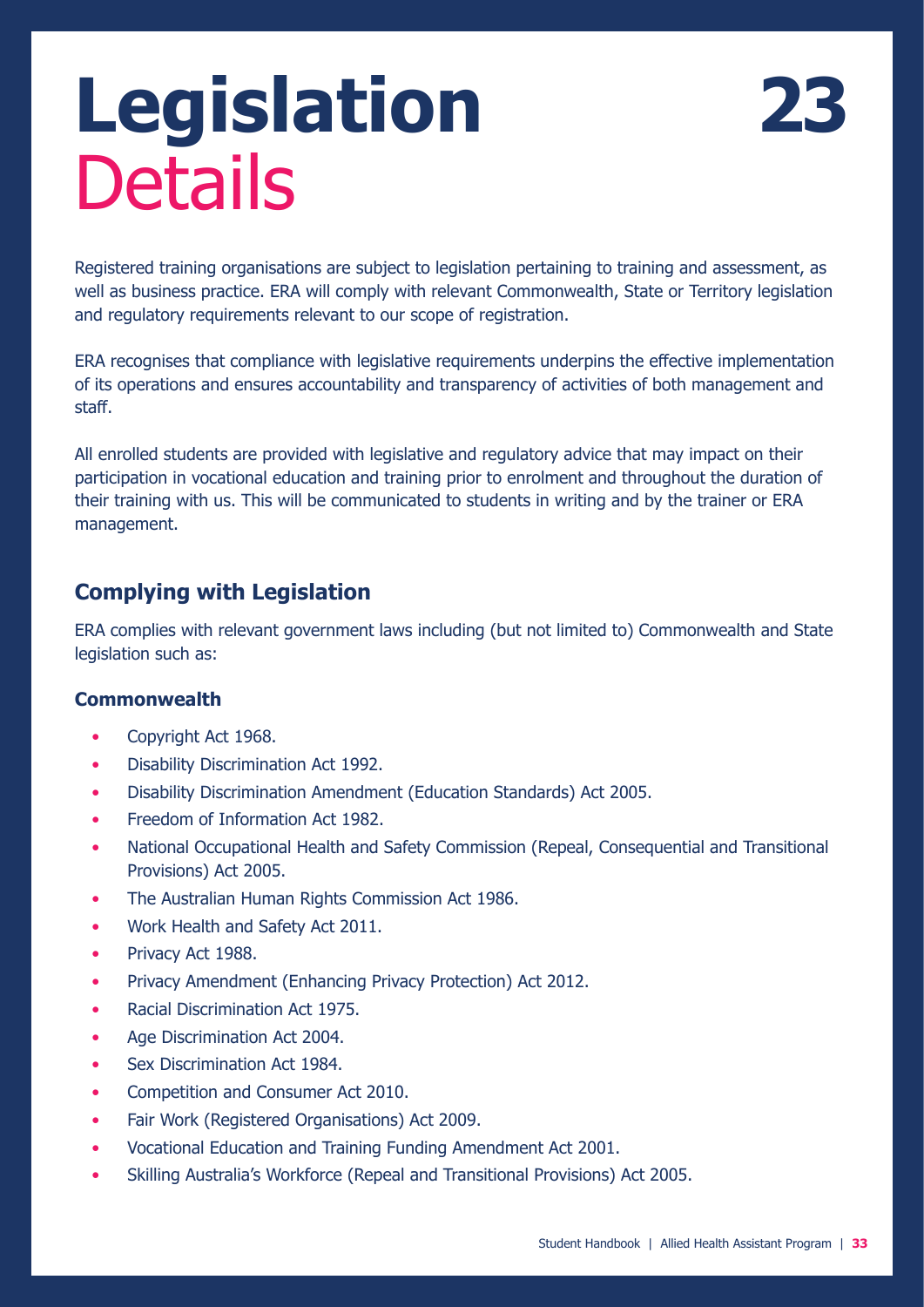- Corporations Act 2001.
- A New Tax System (Goods and Services Tax) Act 1999
- National Vocation Education and Training Regulator Act 2011.
- Standards for Registered Training Organisations (RTOs) 2015.

### **Victorian**

- Disability Act 2006.
- Disability Services (Amendment) Act 2000.
- Disability Amendment Act 2012.
- Disability Amendment Act 2013.
- Equal Opportunity Act 2010.
- Education and Training Reform Act 2006.
- Education and Training Reform Regulations 2007.
- Australian Consumer Law and Fair Trading Act 2012.
- Fair Work (Commonwealth Powers) Act 2009.
- Freedom of Information Act 1982.
- Privacy and Data Protection Act 2014.
- Occupational Health and Safety Act 2004.
- Professional Standards Act 2003.
- Health Records Act 2001.
- Working with Children Act 2005.
- Child Wellbeing and Safety Act 2005.
- Charter of Human Rights and Responsibilities Act 2006.

### **Work Health and Safety (WHS)**

ERA will, as far as practicable, provide a safe environment for the health, safety and welfare of our students. For more information about ERA's Work Health & Safety Policy and Procedure, please contact the Education Manager or any other ERA Staff Member.

### **Access and Equity**

ERA is committed to access and equity for all individuals and actively promotes practices and processes to provide a working and learning environment that is free from discrimination, victimisation and harassment. ERA embraces the concept of equity and is determined to foster an inclusive culture that encourages choice, flexibility and access to employment, training and assessment based on merit, and in accordance with legislation.

At ERA, all staff and students are treated fairly and have the opportunity to feel safe, valued and respected.

This is achieved by the implementation of our policies and procedures that promote equal opportunity. For more information about ERA's Access & Equity Policy and Procedure, please contact the Education Manager or any other ERA Staff Member.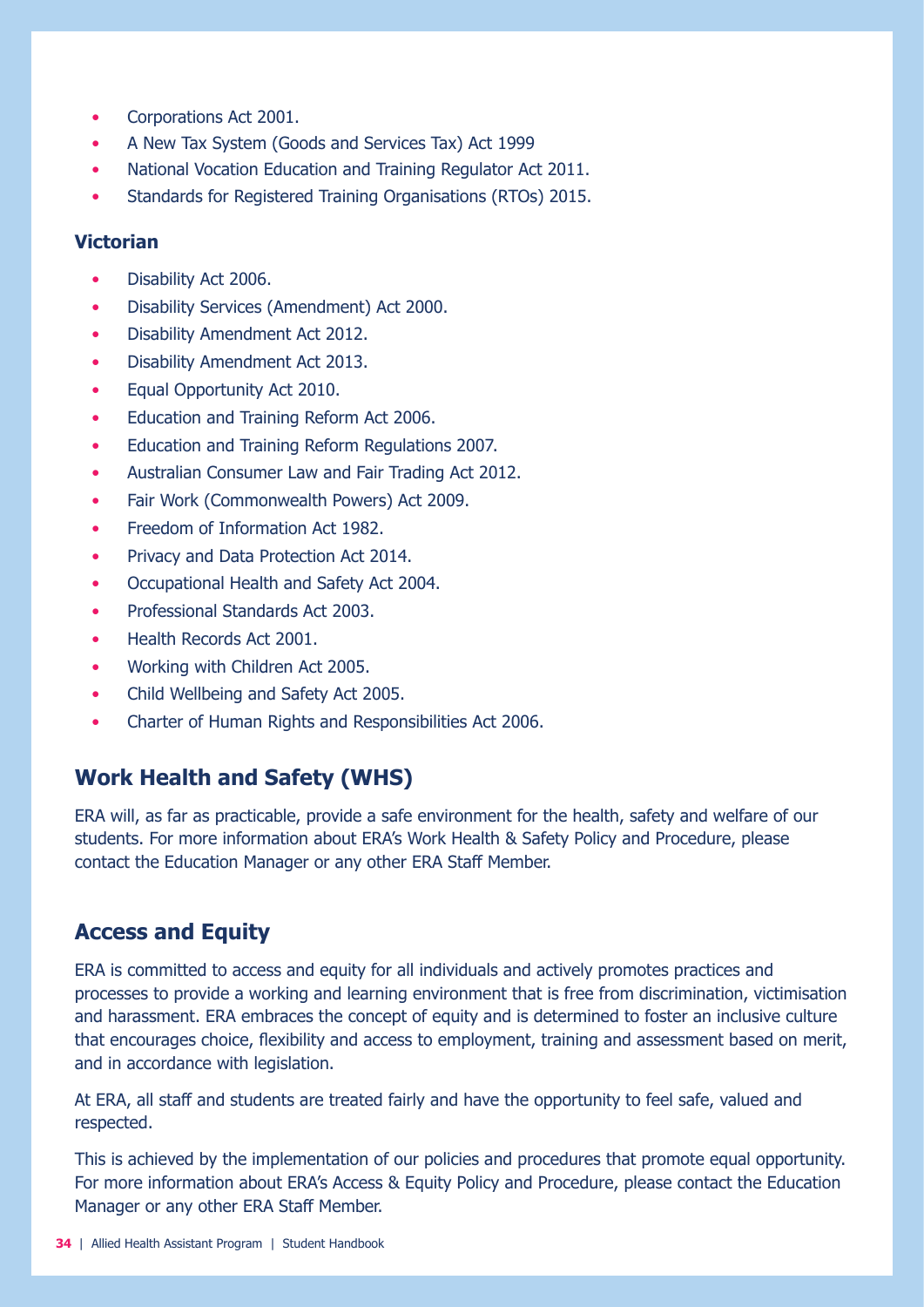### **Procedures for Dealing with Discrimination and Harassment**

In the event that a person considers that he or she has been or is being harassed, and in instances where the person is not comfortable discussing matters with the offending party, a trainer or other ERA staff member should be informed of the situation. It then becomes the responsibility of the relevant staff to follow ERA Complaints and Appeals policy and procedures to rectify the situation.

All students and staff working with ERA have the right to discuss matters of harassment with the relevant members of staff without making a formal complaint and all discussions are dealt with confidentially. The right to lodge a formal complaint of misconduct against the offending party is available and will be actioned according to ERA Complaints and Appeals policy.

### **Privacy**

Our privacy policy is based on the privacy principles set out in the Commonwealth Privacy Act 1988 and the Privacy and Data Protection Act 2014. This policy advises students and clients of the type of personal information we collect and how we store and use this information.

[Read our Privacy Policy & Procedure](https://www.exerciseresearch.com.au/privacy)